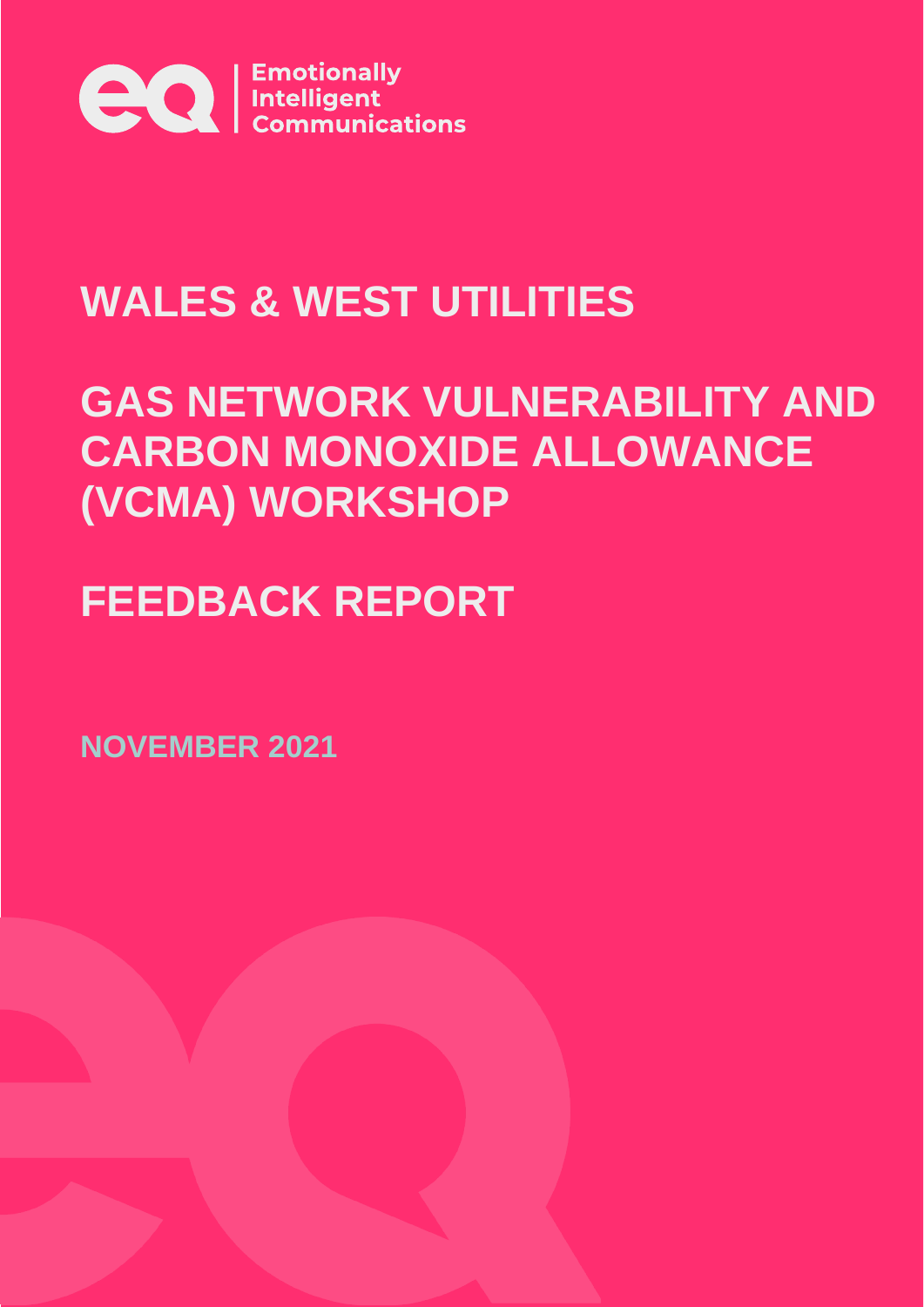# **CONTENTS**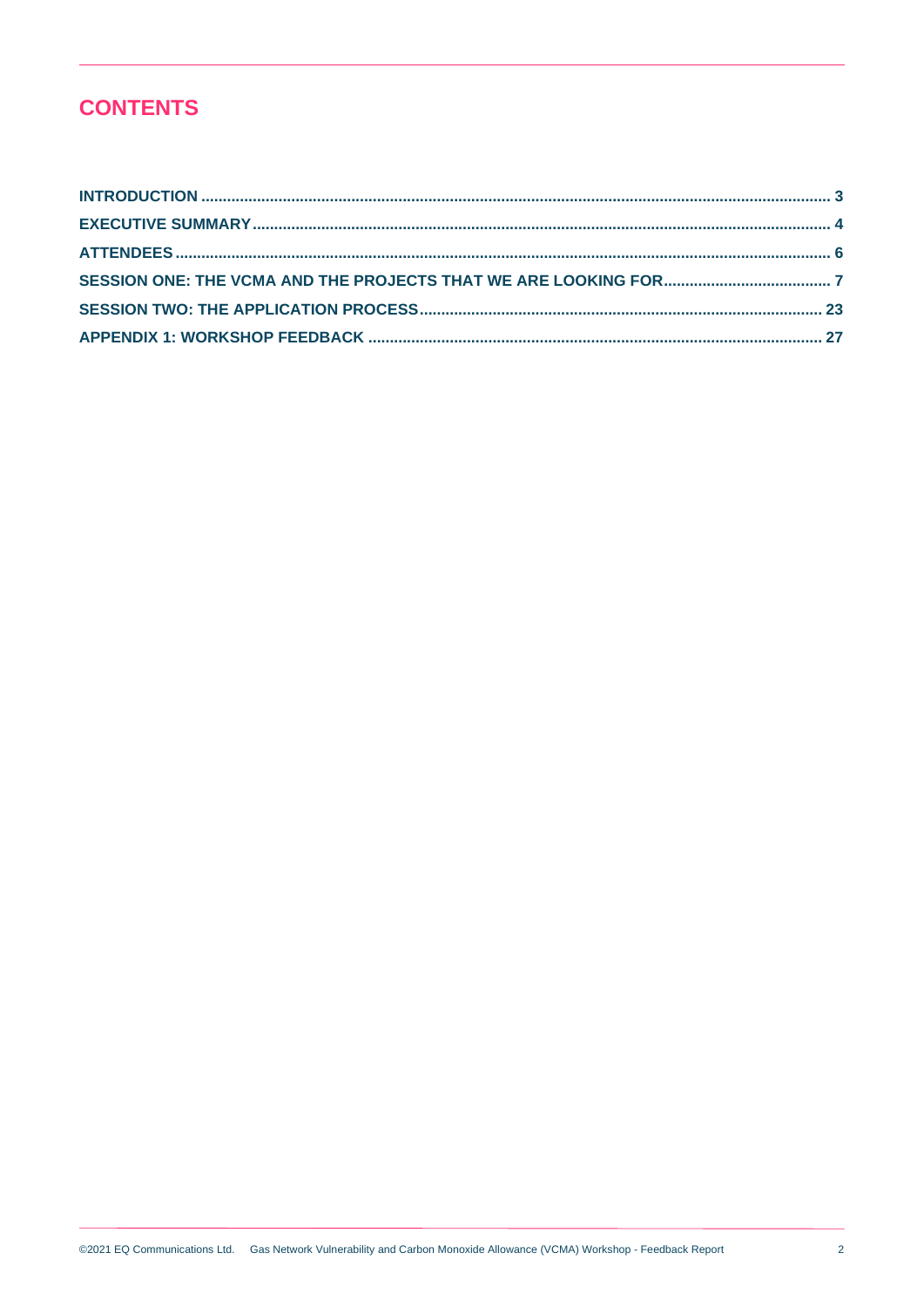## <span id="page-2-0"></span>**INTRODUCTION**

**On 23 and 30 November 2021, Wales & West Utilities hosted two online stakeholder workshops aimed at representatives of the charity sector. The primary purpose of the workshops was to learn about any projects or initiatives being undertaken by the charities which might be suitable for funding under the Vulnerability and Carbon Monoxide Allowance (VCMA). This is an allowance given to all Gas Distribution Networks (GDNs) to support projects aimed at addressing consumer vulnerability and raising awareness of the dangers of carbon monoxide (CO).** 

The event set out to give stakeholders information about the VCMA in order to assist them with applications for this funding. Owing to the circumstances regarding Covid-19, the workshops were hosted virtually using the Zoom platform, rather than in person.

Participants in the workshops came from a range of backgrounds, including community councils and charities / non-profit organisations. The workshop comprised two presentations given by Wales & West Utilities personnel followed by discussion sessions in breakout rooms.

The workshop was split into two sessions. These are shown below:

- Session One: The VCMA and the types of projects that we're looking for
- Session Two: The application process

Wales & West Utilities instructed EQ Communications, a specialist stakeholder engagement consultancy, to independently facilitate the workshops and to take notes of the comments made by stakeholders. Comments have not been attributed to individuals to ensure that all stakeholders were able to speak as candidly as possible.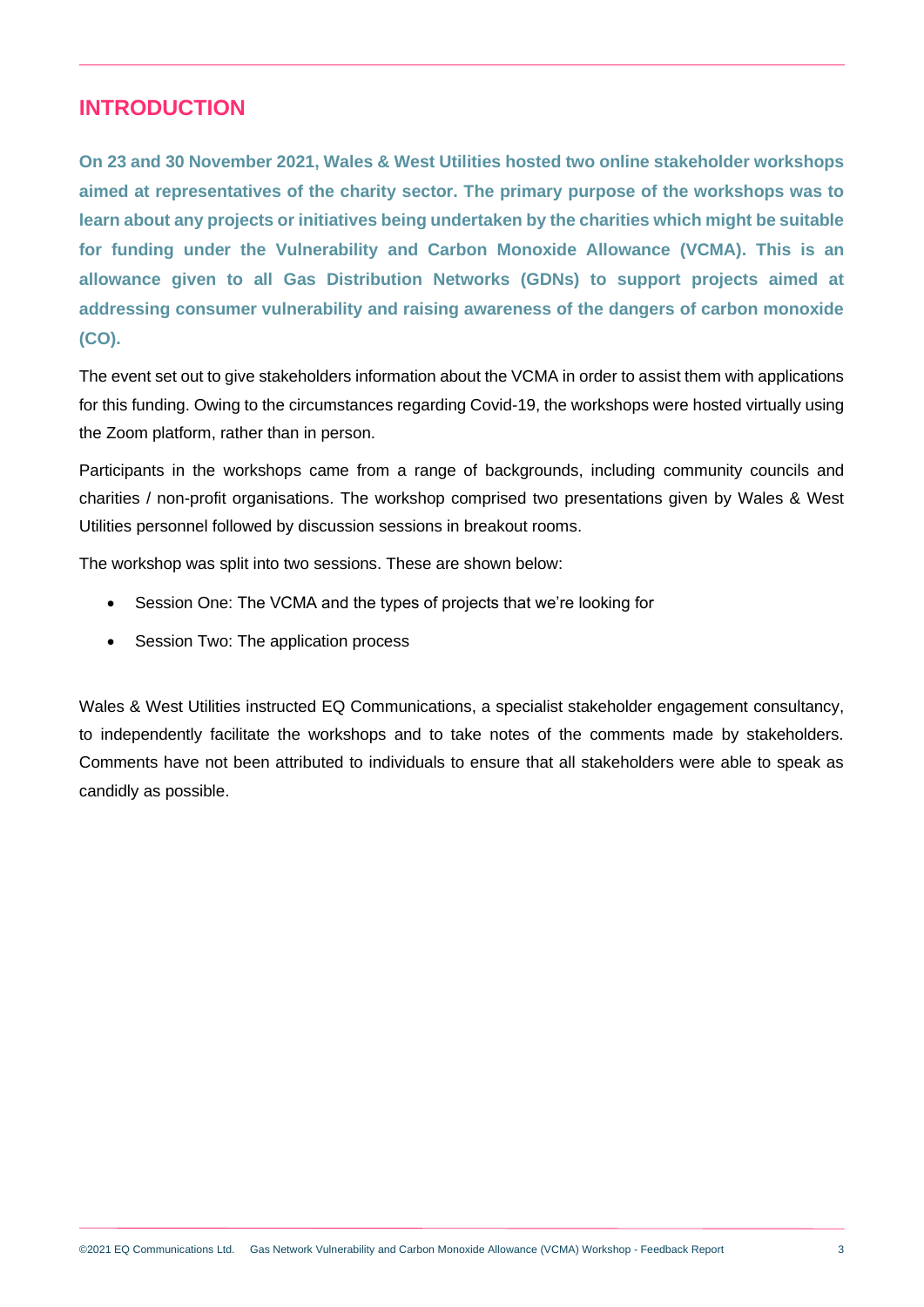## <span id="page-3-0"></span>**EXECUTIVE SUMMARY**

**Both workshop sessions opened with a presentation by a Wales & West Utilities representative, which was followed by discussions in breakout rooms. This report contains summaries of the findings from the discussion sessions, as well as verbatim comments and written feedback submitted by stakeholders.**

## **SESSION ONE: THE VCMA AND THE TYPES OF PROJECTS THAT WE'RE LOOKING FOR**

Whilst the majority of the stakeholders in attendance had projects ready to propose, some did not have a specific idea in mind in advance of the workshops. The projects proposed roughly fell into four categories: CO awareness-raising and safety projects; fuel poverty and vulnerable-customer empowerment projects; projects that support groups with specific conditions; and projects to support carers. All of these projects broadly set out to provide support for a wide range of vulnerable individuals.

Whilst there was a general acknowledgement of the difficulties around data sharing and the potential barriers this places on joint projects, stakeholders expressed a strong desire to collaborate both with Wales & West Utilities and with each other. As a result, many swapped email addresses over the course of the workshop using the Zoom Chat function, with a number of opportunities around sharing expertise, identifying potential project beneficiaries, and creating joint work identified. Stakeholders put forward local, regional and national projects for consideration for VCMA funding, and some had already collaborated with other Gas Distribution Networks (GDNs) as part of their work.

## **SESSION TWO: THE APPLICATION PROCESS**

Stakeholders unanimously praised the application process and felt that the form was straightforward and easy to fill in. This was hugely appreciated by the groups in attendance. However, it was felt that Wales & West Utilities could simplify the application process by providing more signposting about how certain costs should be calculated, particularly when they are assumed costs. There were also calls for Wales & West Utilities to set up a dedicated support contact for helping stakeholders through this form.

In addition, stakeholders suggested that Wales & West Utilities should consider how it calculates the social value applied to analysis of the application forms in order not to unintentionally disadvantage any parties. There were also calls from stakeholders around moderating the level of reporting data required from funded projects (particularly ones receiving low levels of funding), so that smaller groups are not discouraged from applying for project funding.

Stakeholders were happy with the level of detail required and were pleased to see that Wales & West Utilities has previously asked for more detail if something was unclear in their application forms. However, there were still doubts regarding how to quantify the benefits of a project in the application form.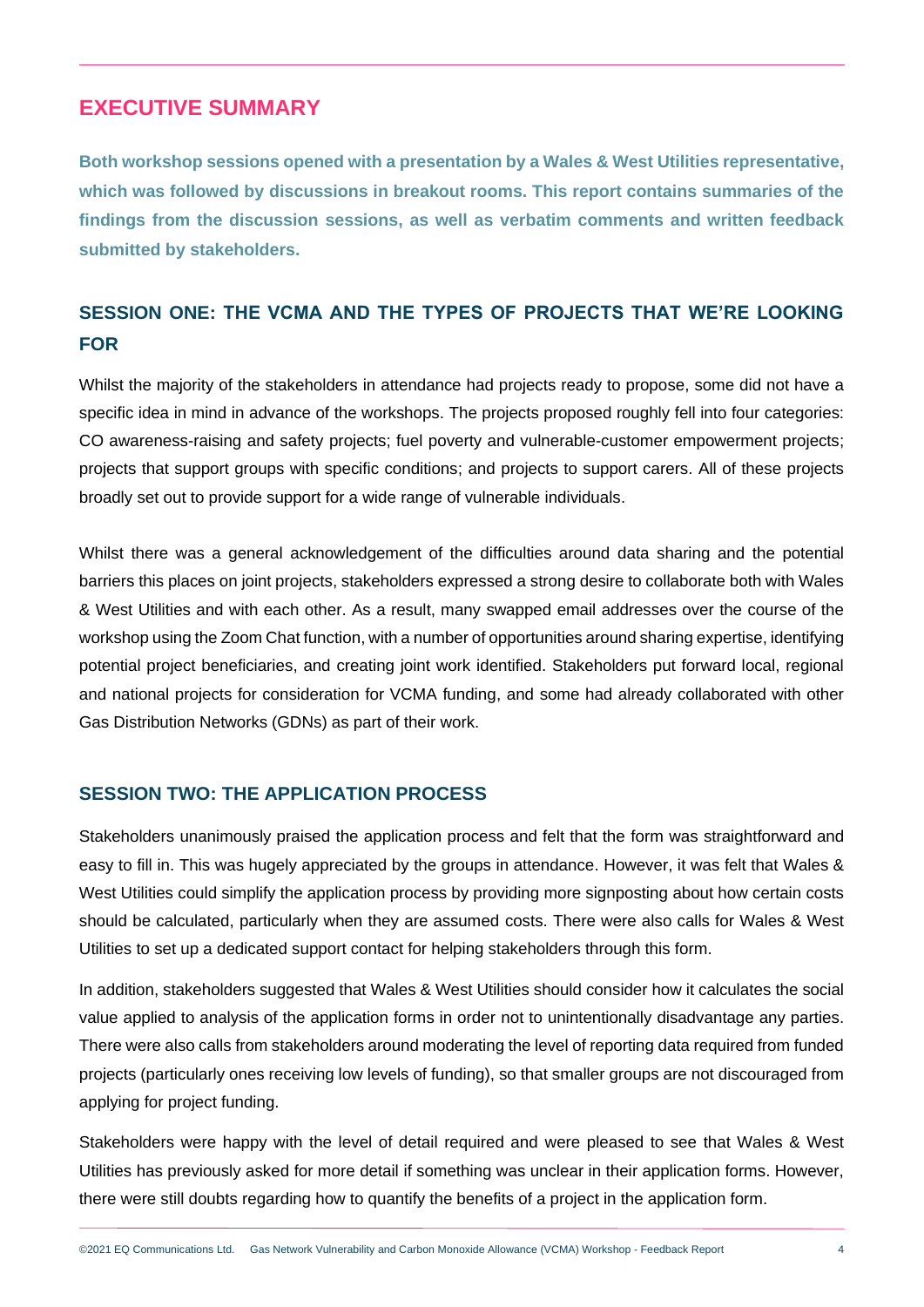#### **WRITTEN FEEDBACK**

After the workshop, stakeholders were asked to complete a short feedback form. Some of the key findings are shown below. A full breakdown of the feedback can be found in Appendix 1 of this report.

- 100% of attendees who filled out a feedback form told us that they found the workshop to be 'very interesting'.
- 100% 'strongly agreed' that they had had an opportunity to make points and ask questions.
- 82% 'strongly agreed' and 18% 'agreed' that the right topics were discussed on the day.
- 100% thought EQ Communications' facilitation was 'very good'..
- 100% felt the online format worked 'very well'.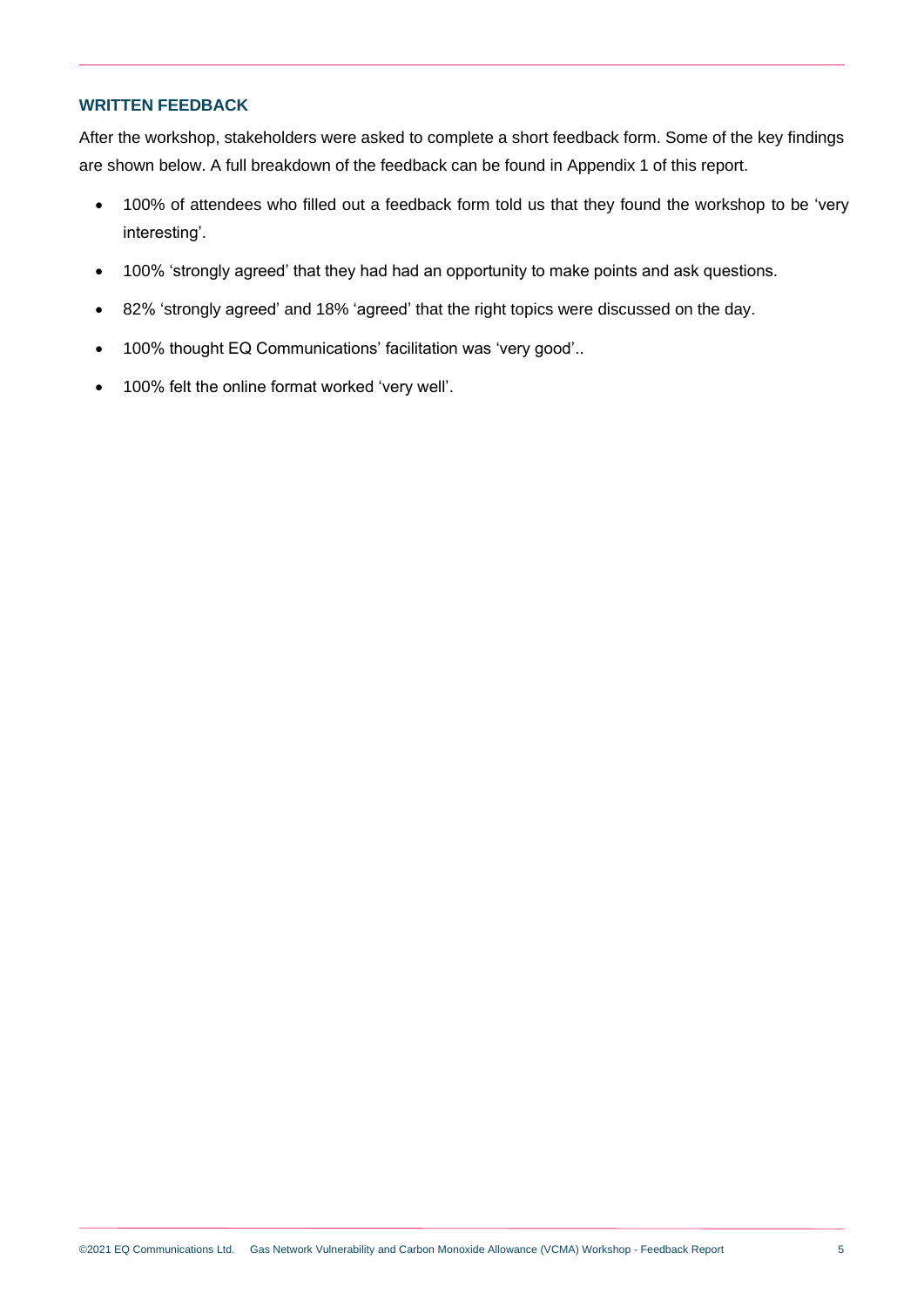## <span id="page-5-0"></span>**ATTENDEES**

There were a total of 29 attendees from 28 different organisations across the two workshops, which are shown below.

Action for Asperger's Age Connects North Wales Central Age UK Devon Bridgend Carers Centre Cardiff and Vale Well-being Care & Repair Cymru Carers Cube Catalyst Mutual CIC Centre for Sustainable Energy CO-Gas Safety Community Energy Plus **DangerPoint** Disability Can Do Forget-me-not Chorus

Headway Swindon Hope4U Landlords South West Lifeskills Maggie's Mumbles Community Counci **NEA** Pembrokeshire FRAME Rhondda Hub for Veterans Shal Housing South Wales Fire and Rescue Service Swansea Carers Centre Wales & West Housing Warm Wales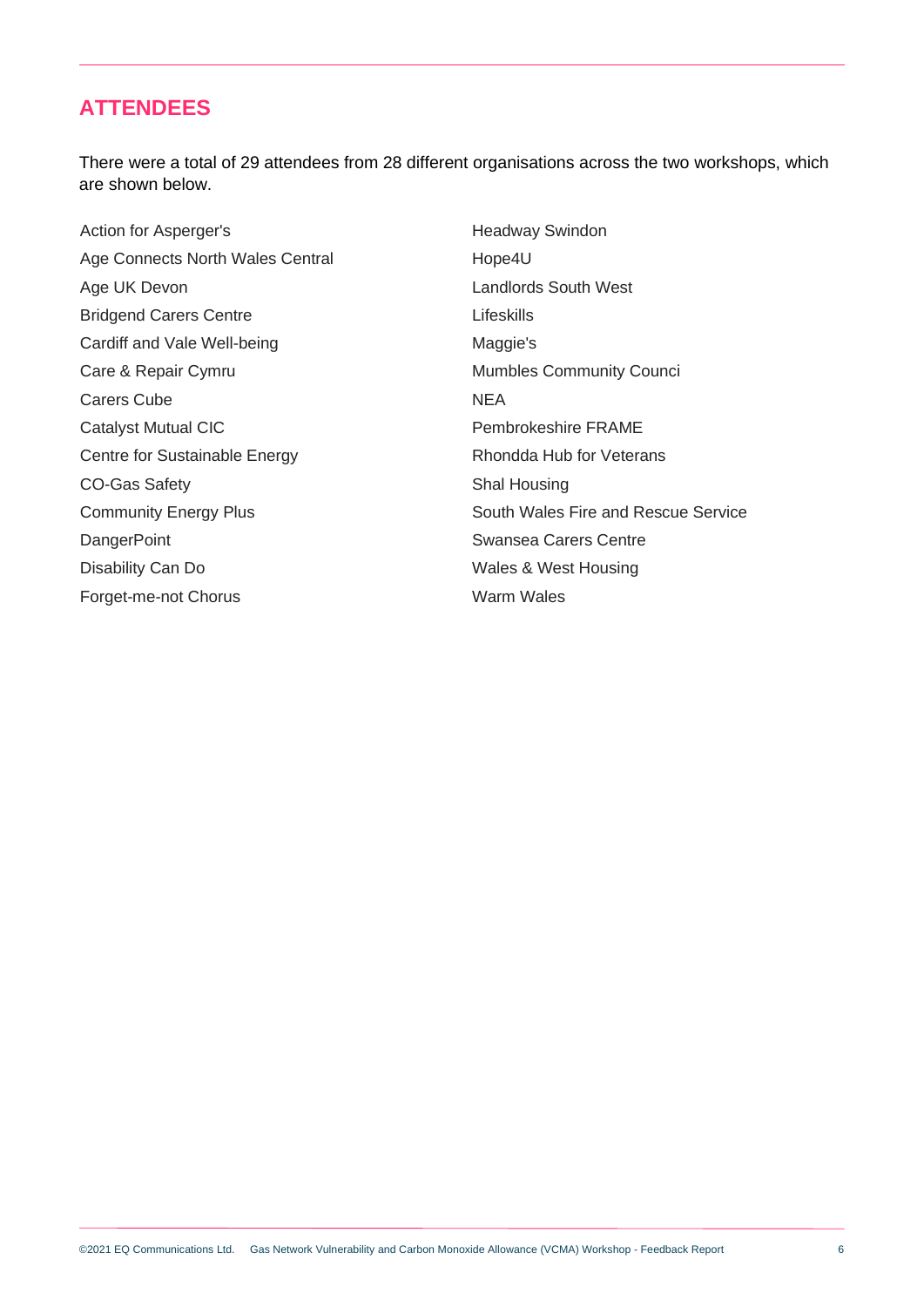# <span id="page-6-0"></span>**SESSION ONE: THE VCMA AND THE PROJECTS THAT WE ARE LOOKING FOR**

**The first presentation of the day was given by Nigel Winnan, Customer & Social Obligations Manager. After providing an overview of Wales & West Utilities and its operations, Nigel introduced the VCMA to stakeholders. He explained that it is a £60 million allowance available for GDN programmes that address consumer vulnerability and CO safety and that go above and beyond business as usual, with a particular focus on collaboration. He also explained that Wales & West Utilities has been given £5.5m for projects in its geographical area over the next five years, with a further £1.9m available for collaborative projects with other networks.**

After introducing the various VCMA guidance documents, he outlined a range of projects eligible for funding, which target customer vulnerabilities, CO and home safety. In addition, he explained that domestic insulation, new boilers and home energy solutions could not be covered under the scheme. After describing Wales & West Utilities' proposed 2022 spend split, he handed over to Elaina Cook, Priority Customer Manager, who presented a video outlining the allowance's impact on local communities and particular projects that have been funded.

These included the Healthy Homes, Healthy People project (Warm Wales) and initiatives by Care & Repair Cymru. Stakeholders were then asked to discuss their proposed projects in the breakout rooms.



The majority of the stakeholders in attendance had specific projects ready to present for funding, such as DangerPoint and the Forget-me-not Chorus. For the most part, they wanted to use the VCMA funding to expand the scope of their current initiatives or employ more people to increase their reach. However, other organisations, such as Care & Repair Cymru, had a number of active schemes that they felt could be eligible for VCMA funding, but were unsure about where to apply their efforts when applying for the allowance. Therefore, they were attending the event for some guidance from Wales & West Utilities regarding which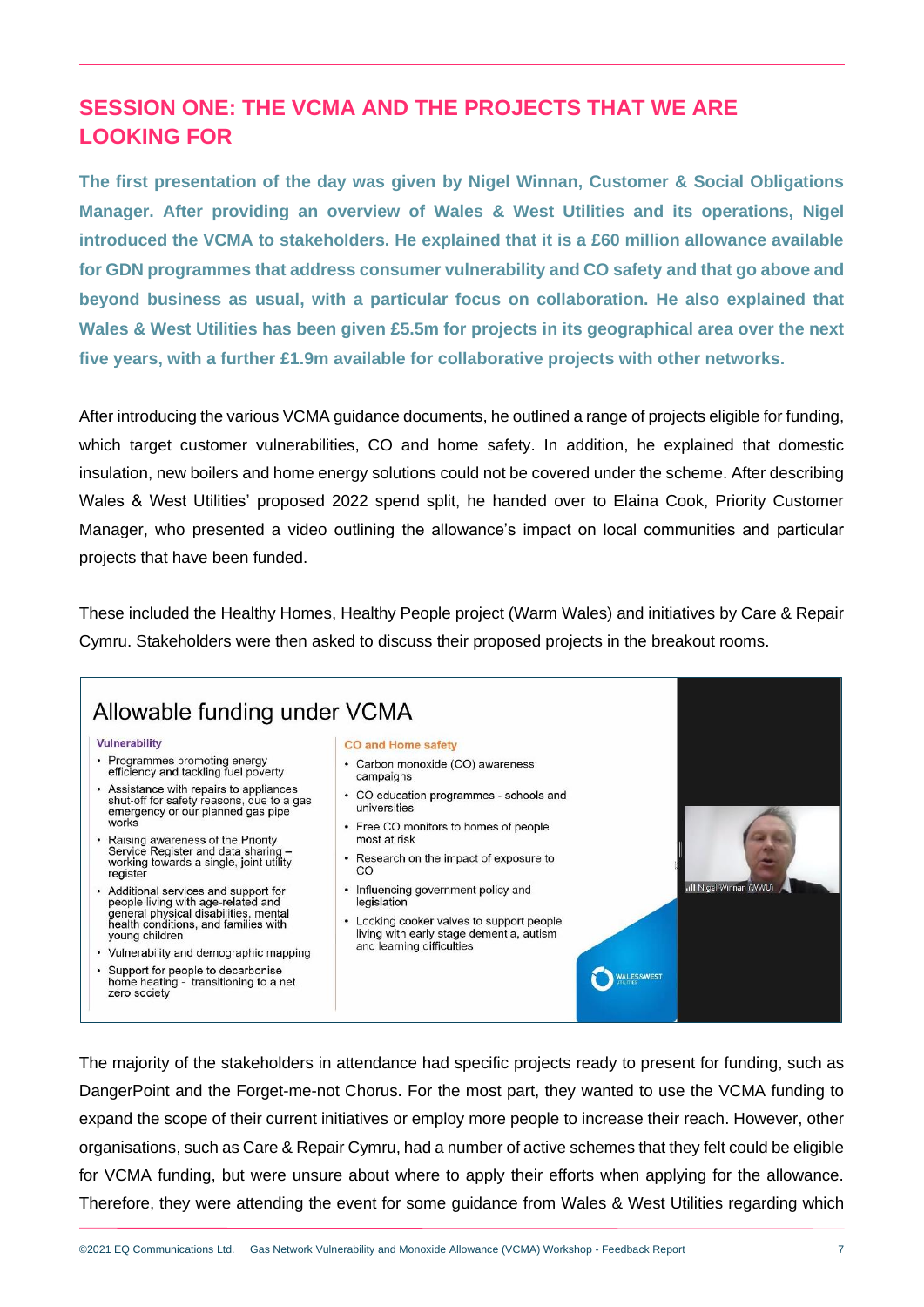projects were suitable for funding and where these would fit within Wales & West Utilities' support framework. Other organisations, such as Bridgend Carers, are engaged in work that falls within the VCMA's scope, but did not have a specific project proposal in mind at the time of the workshop.

Around half of the projects put forward related to CO awareness-raising and safety. Representatives from these groups wanted to increase awareness about the dangers of CO through educational campaigns and disseminating information. Stakeholders hoped that CO awareness-raising campaigns would fill in individual knowledge gaps (such as how to check whether boilers and heating appliances are operating safely) and ensure that people can live safely in their homes. There was also acknowledgement that the lack of widespread knowledge about CO poisoning and its symptoms posed a major challenge in assisting victims at present. As a result, it was felt that any awareness-raising campaigns needed to tap into the expertise available. Stakeholders proposed raising awareness about CO in a number of ways through their projects, such as expert helplines (CO-Gas Safety), leaflets (Mumbles Community Council), direct liaison with their own stakeholders (Landlords South West) and word of mouth (Cardiff & Vale Well-Being and Disability Can Do). School visits and presentations about CO poisoning and gas safety were also at the heart of projects from a number of groups (DangerPoint, Community Energy Plus, Action for Asperger's and Lifeskills). Simultaneously, other groups proposed offering CO alarms as part of their projects, such as Care & Repair Western Bay and Landlords South West. SWFRS proposed going further on this front, by providing vibrating devices, such as under-pillow pads and watches, specifically for deaf families.

A large number of groups proposed projects that targeted individuals in fuel poverty and aimed to empower other vulnerable customers to support themselves more effectively at home in order to break out of the cycle of fuel poverty. This proposed support came in a wide range of forms, such as the advice packages provided by Swansea Carers Centre to carers, comprising fuel poverty, income maximisation, energy advice and assistance with filling out utilities forms. Catalyst Mutual proposed similar support and wanted to build on this by also delivering digital skills training programmes at job centres. Hope 4U and Headway Swindon also both put forward projects around delivering support through income maximisation, tariff switching and debt alleviation, but wanted to provide this support to very specific groups. Whereas Hope 4U wanted to target expectant and new mothers, Headway Swindon was looking to focus on individuals who have recently suffered a brain injury. Landlords South West intended to take a different approach and wanted to use any VCMA funding to strengthen its relationship with its landlords and engage with them around legal home heating efficiency standards. Finally, the Centre for Sustainable Energy was centring its project around helping people to transition to Net Zero and getting connected to new greener heating fuels and technologies.

A small number of projects were also put forward that would support groups with specific conditions. These were mostly targeted towards older people, such as the Forget-me-not Chorus, Age UK Devon and Age Connects North Wales Central. The Forget-me-not Chorus project runs both in-person and virtual choir sessions targeted at individuals living with dementia, as a space for them to enjoy some respite and escapism from their condition. Any funding would be used for buying tablets so that more people could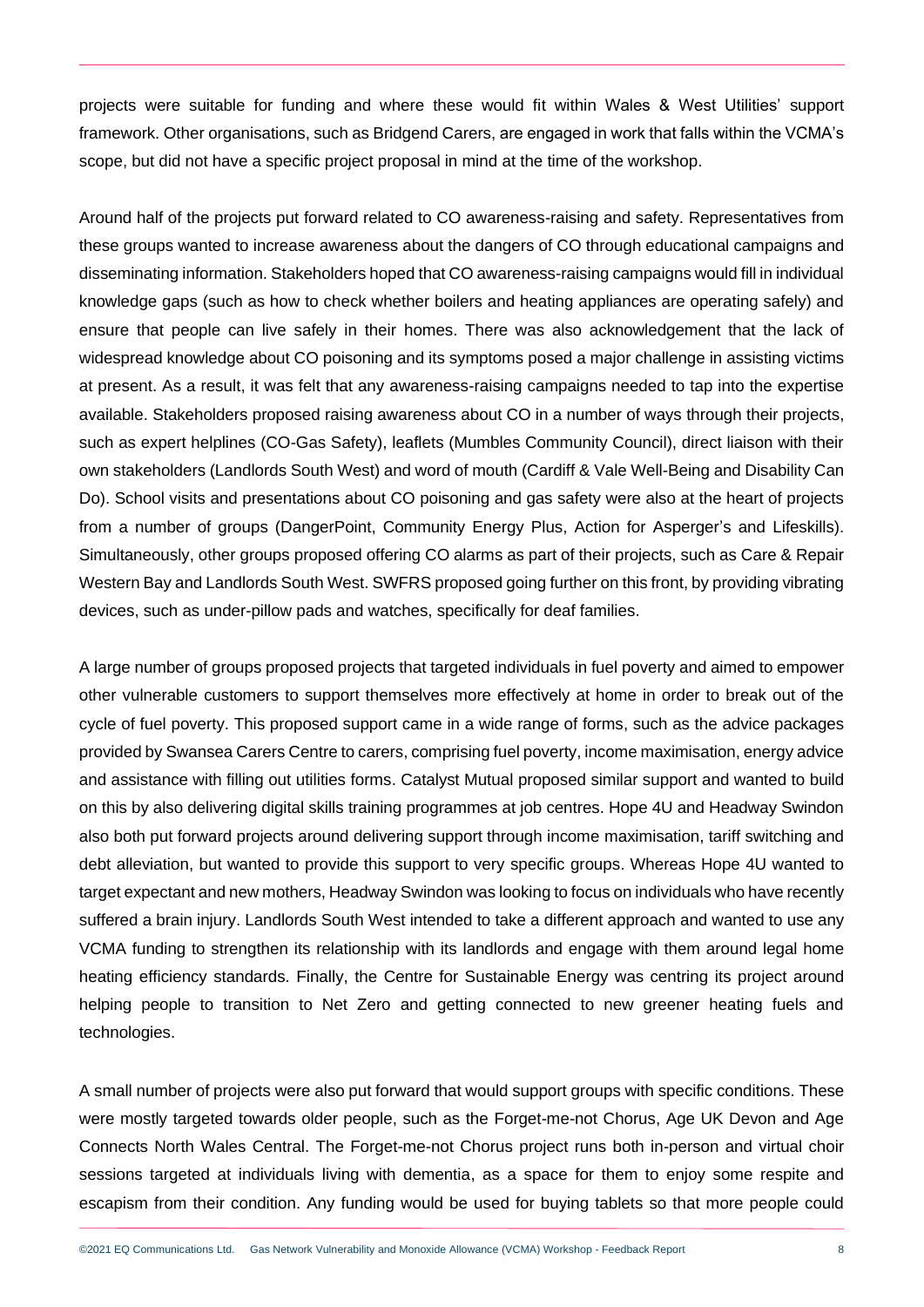access their services digitally. Age UK Devon proposed using any funding towards disseminating energyefficiency advice to elderly people in Devon, while Age Connects North Wales Central wanted to strengthen its referral partnership network and distribute its information newsletter to more people. By contrast, Pembrokeshire FRAME works to support young people with disabilities, mental health conditions and learning difficulties by providing them with work experience around reusing and recycling donated items. It intended to spend any funding on research and mapping tools to identify suitable people who could benefit from the charity's work. Finally, Maggie's provides support to cancer patients and their families, and will propose a benefits advice service as its project for VCMA funding.

There were also a number of projects proposed for supporting carers by Carers Cube and Bridgend Carers. Carers Cube was looking to support unpaid BME carers, and Bridgend Carers was looking for avenues to keep the carers in its local area healthy through the difficult wintery conditions. However, neither group had devised a specific project for VCMA funding at present. It should also be noted that the Forget-me-not Chorus also targets carers for individuals living with dementia, aiming to provide a place of fun and relaxation for them.

While discussing their projects, stakeholders made it clear that they did not see each other as competitors and wished to collaborate as far as possible and tap into each other's expertise. As a result, many stakeholders shared their email addresses in the Zoom Chat function in the hope of continuing discussions about potential collaboration following the workshop. However, many stakeholders also identified data sharing as a major obstacle to further collaboration on project work. For example, Community Energy Plus noted that a potential collaborative project with the fire service around energy advice in Cornwall was curtailed due to data protection regulations. Stakeholders discussed a range of potential collaborative partnerships during discussions. One such example was based around sharing expertise, as National Energy Action offered to provide fuel poverty training to Swansea Carers and Maggie's. Another type of potential collaborative partnership that was discussed revolved around identifying vulnerable people who could benefit from some of the projects discussed at these workshops. For example, Mumbles Community Council discussed working with Bridgend Carers Centre to identify elderly people in South Wales who could receive CO information. Finally, the scope of regional synergies was also explored. For instance, DangerPoint and Lifeskills identified the crossover in their work raising awareness around CO in North Wales and the South West respectively, and felt that they could work together so that they were not duplicating their efforts.

The proposed projects covered a range of scopes, with many being highly localised and rooted within their communities, such as Pembrokeshire FRAME, with its local showrooms and community fridges. Other projects were more regionalised, such as Age Connects North Wales Central and Age UK Devon, which both support elderly people within their local regions. There were also a large number of national initiatives, such as CO-Gas Safety and National Energy Action, which have collaborated with other GDNs as well as DNOs.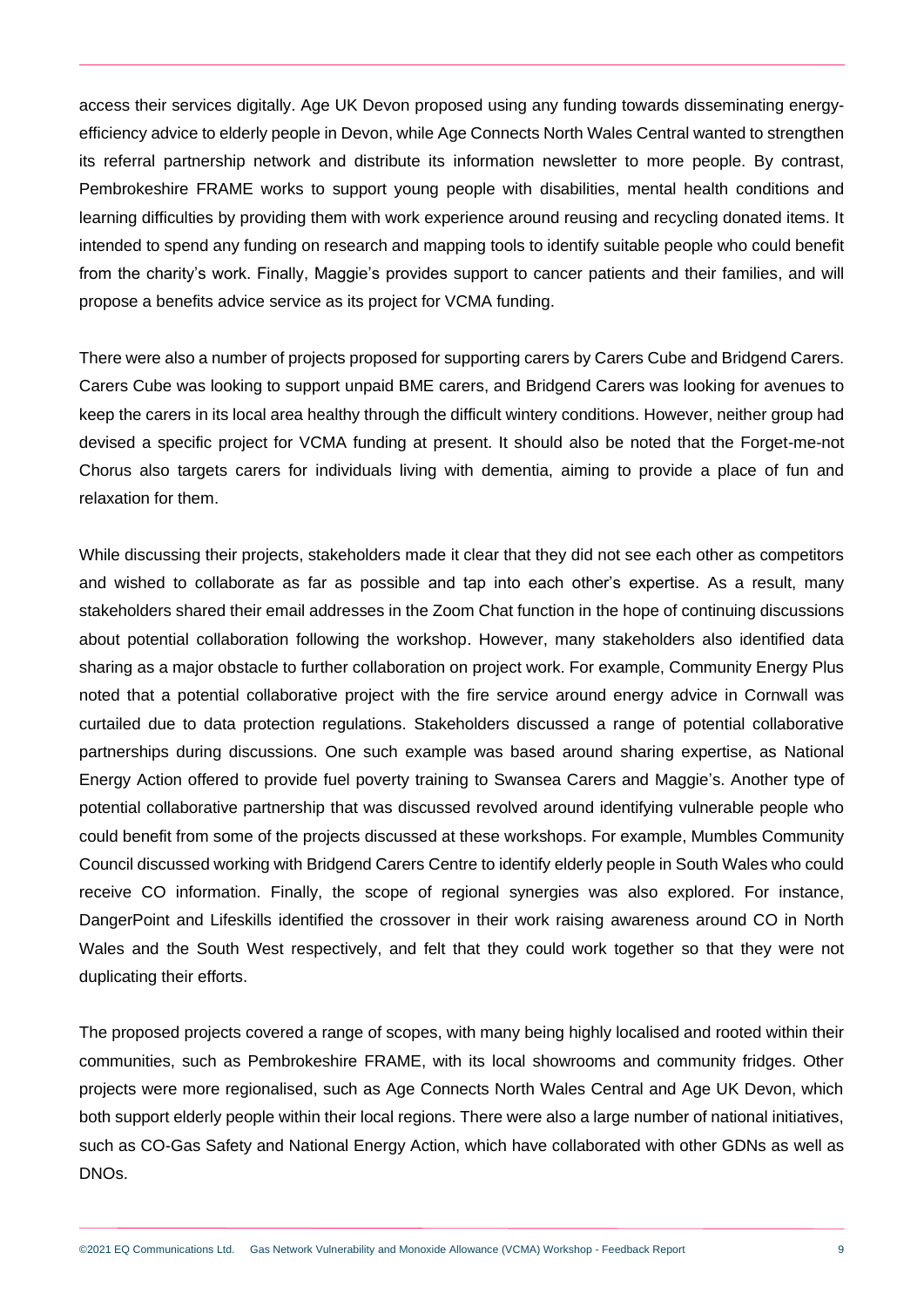## **FEEDBACK**

#### **1. Please tell us about any projects you work on that may be eligible for VCMA funding**

- "I'm from Pembrokeshire FRAME, which is a reuse charity that helps young people with mental health issues. We have a couple of showrooms in Pembrokeshire and we come and collect furniture and bric-a-brac from houses so that it can be sold in the showrooms. We also have reupholstery, painting and upcycling workshops and a community fridge. Today is the first time that I have been aware of your fund. We would use it on grassroots research that would focus on ascertaining the needs of our community in order to find out the fuel poverty needs, and are looking to introduce a new member of the team who could liaise with the community and provide the education required. That means that we could support you and support our community." Pembrokeshire FRAME
- "We would be solely looking to work across Pembrokeshire. We look to best serve the needs of our community, so any grassroots research would help us to target the people who need the greatest levels of support from us." Pembrokeshire FRAME
- "I represent Cardiff & Vale Well-Being and we run a community café called The Well Bean Café, which is used by a wide range of people. It operates as a youth forum, a venue for craft groups and as a café for people living with dementia. In addition, we have people with mental health issues and we offer counselling and psychotherapy in the community. We're also running a science project around air monitoring with Cardiff University, which would help to develop new ways to proactively detect CO levels in homes. Local school children are coming in to help us with that, so it is acting as an effective education piece." Cardiff & Vale Well-Being
- "This project benefits all café users that I have mentioned, and any additional funds could help us to pick up any new hidden vulnerabilities in the community. It could also help people who have been victims of CO poisoning, as we are looking to roll out a piece on that. As a victim of it myself, there seems to be little knowledge at a public level." Cardiff & Vale Well-Being
- "We are particularly focusing on the vulnerable end of the spectrum and are working to deliver for vulnerable people in particular." Cardiff & Vale Well-Being
- "I would be really interested in talking to CO-Gas Safety, as we could collaborate on our CO education process." Cardiff & Vale Well-Being
- "I'm from CO-Gas Safety, a charity that assists survivors of CO poisoning. I would like to work with other GDNs across the country to tap into the wide range of knowledge available across the country. CO leaks are complicated and don't just come from one source. The CO could be coming from next door or it could be coming from a wood burner. That expertise is key." CO-Gas Safety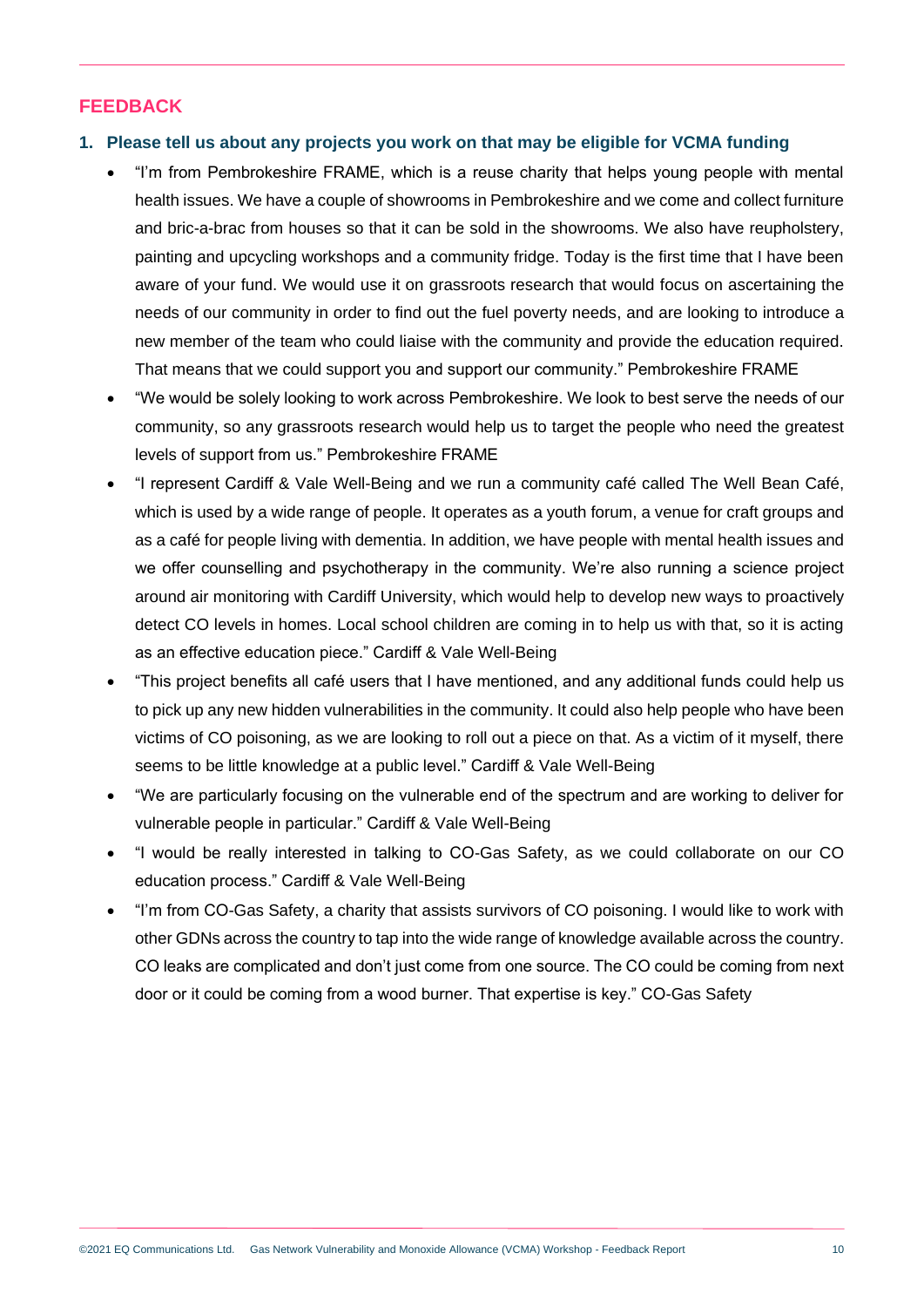• "Our focus is prevention, prevention, prevention. We want to make sure that there is an expert helpline in place, managed by someone with expert knowledge of gas networks and CO poisoning in particular. Expert knowledge, maintenance of gas-distribution infrastructure and good alarms will prevent damaging effects of CO exposure. Our helpline helps people who think that they may have been the victim of CO poisoning. For example, the battery in their CO alarm has run out and the alarm is beeping. As there isn't a set of universal beeping noises they are confused. We try and help them as best as we can, but we need to make sure that experts are in place on the line." CO-Gas Safety



- "A major challenge for us is expertise. Medics don't believe that people have been exposed to CO, as there is so little knowledge around it, and they don't tend to take it seriously. In addition, so few people have been victims of CO poisoning in decision-making. Lots of needs aren't being met here. So our work to build awareness of the wider effects of CO poisoning is key." CO-Gas Safety
- "Cadent is running trials on devices to test for CO. We would like to pitch for funding from Wales & West Utilities to help develop something like this." CO-Gas Safety
- "Our service will benefit everyone, and CO poisoning victims in particular, as people will know the signs to look out for around CO poisoning. If we truly achieve our aims, we will make ourselves obsolete!" CO-Gas Safety
- "It would be great to have people's emails address from this event in order to swap emails so that we can stay in touch. I think that collaboration with any of the other organisations in the room could be useful." CO-Gas Safety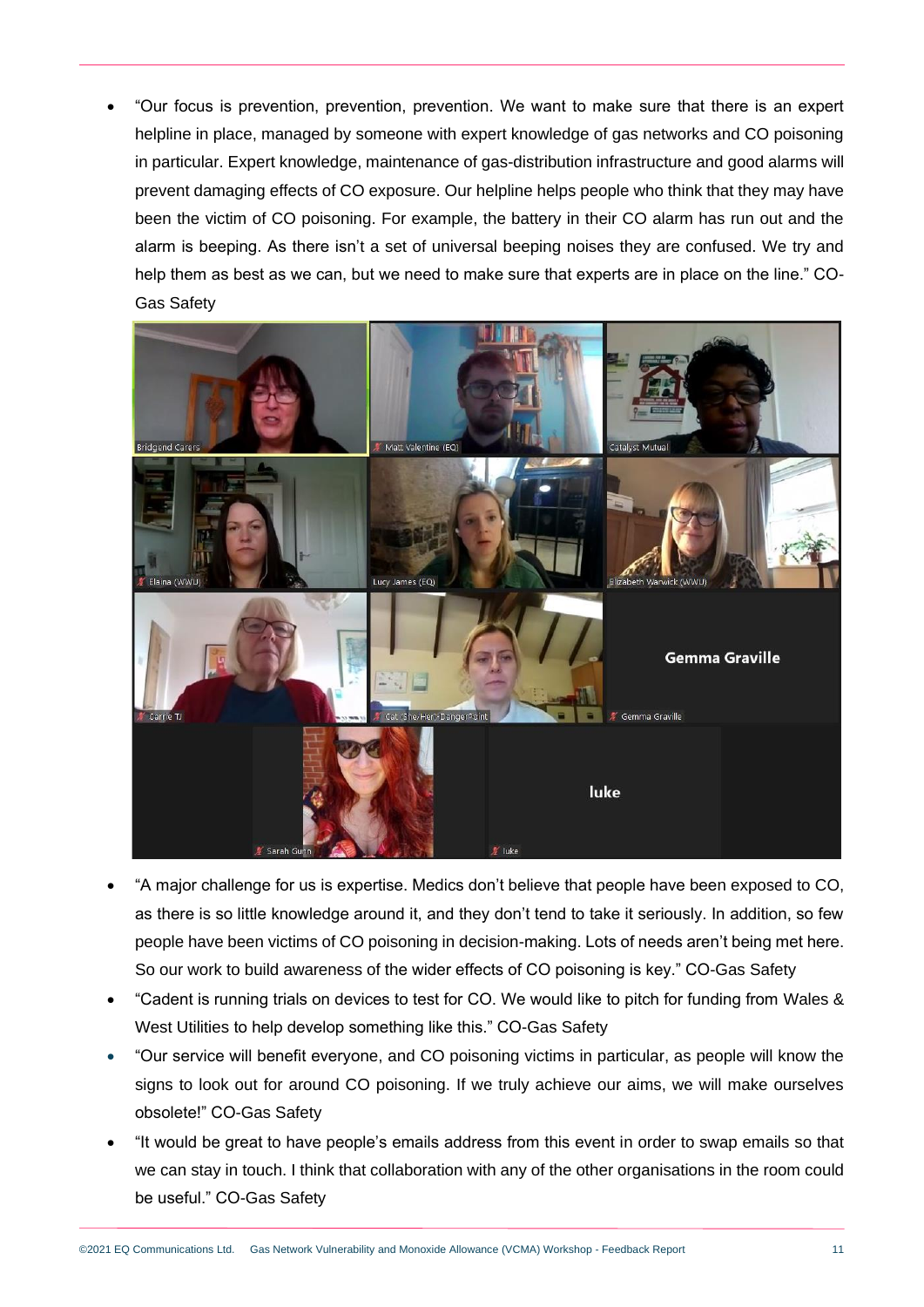- "I am from the Forget-me-not Chorus, which is a choir formed out of an initiative between Glamorgan Council and the Welsh National Opera." Forget-Me-Not Chorus
- "The choir works to support people with a dementia diagnosis and those who care for them. We run activities in care homes and hospitals. We aim to use song as a shared activity, which is a struggle after diagnosis." Forget-me-not Chorus
- "Any funding would help us with resourcing and disseminating what we do in order to make people aware of the services that are out there, and providing equipment, such as tablets and dongles." Forget-me-not Chorus
- "The chorus spans the UK. We were constrained by resource and geography originally when we set things up. We started in the Vale of Glamorgan and then moved more deeply into South Wales and then up to North Wales in 2019. We now have a hybrid service. As long as people have an internet connection and suitable devices, they can access our services. Our reach has expanded far more quickly than I imagined as a result of the pandemic really. It has also made it easier for isolated rural residents to access us. Someone joined us from Texas recently, so local geography is no longer a barrier for us." Forget-me-not Chorus



- "Before the pandemic, we had seven choirs in South Wales and three choirs in North Wales. However, now we engage with over 600 care homes across the UK." Forget-me-not Chorus
- "They benefit people living with dementia, as well as their families and carers. Our sessions aren't sad places and no-one talks about dementia there. We use the power of song for moments of joy; fun escapism. One person described them as a 'spa for the soul'." Forget-me-not Chorus
- "I am from Warm Wales and we have already received this VCMA funding from Wales & West Utilities, but there will always be gaps that we will miss, such as failures with older heating devices and patchy voucher systems. The fuel poverty assistance from the Welsh Government is good, but it's a small amount of money and it's not easy to get hold of it. In addition, people will not necessarily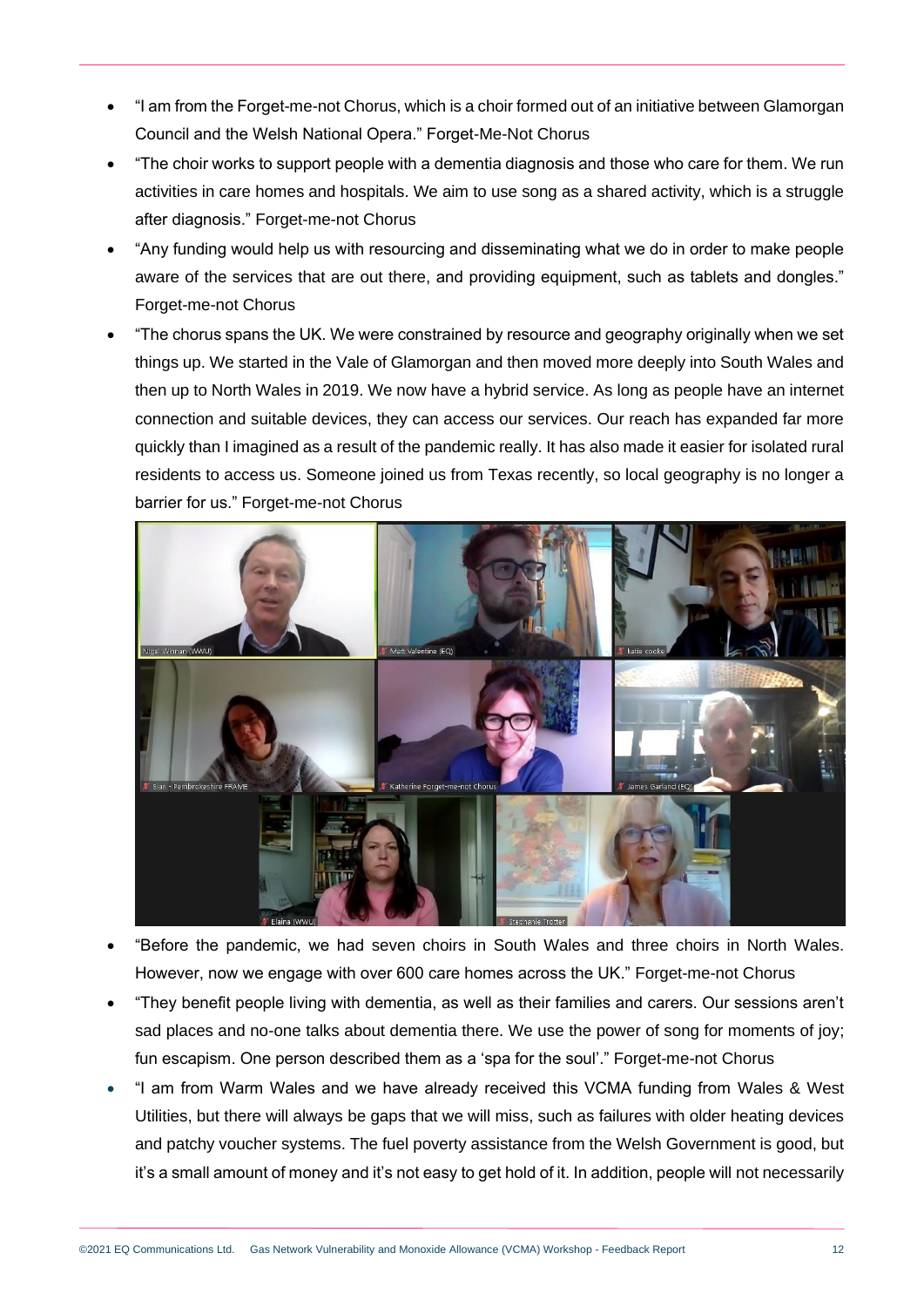have the money to replace gas appliances early on and that could create wider issues later. Any wider funding could help us in these areas." Warm Wales

- "I'd really like to chat to the Forget-me-not Chorus representative, as there are nice synergies between our work and the work done by the chorus. In addition, FRAME's work could nicely complement ours." Warm Wales
- "I'm from Action for Asperger's and some of our work involves CO awareness-raising in schools and working with fuel-poor families." Action for Asperger's
- "We already work with Wales & West Utilities on raising awareness around the dangers of CO, but there's more that we can do. We have children's packs going home from nursery and school and we are also targeting parent focus groups. We just want to be able to keep expanding this work." Action for Asperger's
- "We work across the whole of the UK. We mainly deliver projects where we have funding, but can stretch across the whole of Wales, much of England and Scotland. We would be able to disseminate more resources across the UK about carbon monoxide poisoning if we received further funding." Action for Asperger's
- "We work with people with disabilities and older people entering conditions of frailty. We're very localised in that we work in one borough. We reach a lot of the people who are very, very isolated. We work a lot with smaller disability groups and peer support groups, for example. We offer support around advocacy and welfare benefit advice. We do meet people in these extreme situations of vulnerability. I'd be interested to see how much of this funding could drop down to this very localised level. That's the only way you can get to the people with these kinds of vulnerabilities." Disability Can Do
- "We do have a whole network and system whereby we have moved as an organisation from using conventional flyers and posters to creating more personal contact. We're developing a system of making registered visits to loads of smaller local groups, including lunch clubs, hospital settings, falls teams and smaller disability-specific groups. Each of the groups aren't that big – 20 people or so – but when you put them together there's hundreds of people who are literally on the fringes. A lot of them fall well within the vulnerability category you mentioned. They aren't necessarily on the Priority Services Register (PSR) and might know a little about carbon monoxide but not much. There's an intersection with poverty. Caerphilly as a borough is in the highest level of general indications of poverty. When you put all these factors together, it's a perfect storm. I'd be interested in developing opportunities. One thing we have found through experience is that if you convince one person who is vulnerable, they tell another ten. There's a network of word of mouth that happens. We'd be interested in reaching those people, using the ability we have and developing partnerships to enhance our work. I don't see any value in working in isolation on this stuff, nor would I want to treat this as a competitive process. For me, it's about focusing on what we can do and finding more effective ways of working together. We could bring our element of reaching the fringes and would be interested in leveraging the capabilities of other partners." Disability Can Do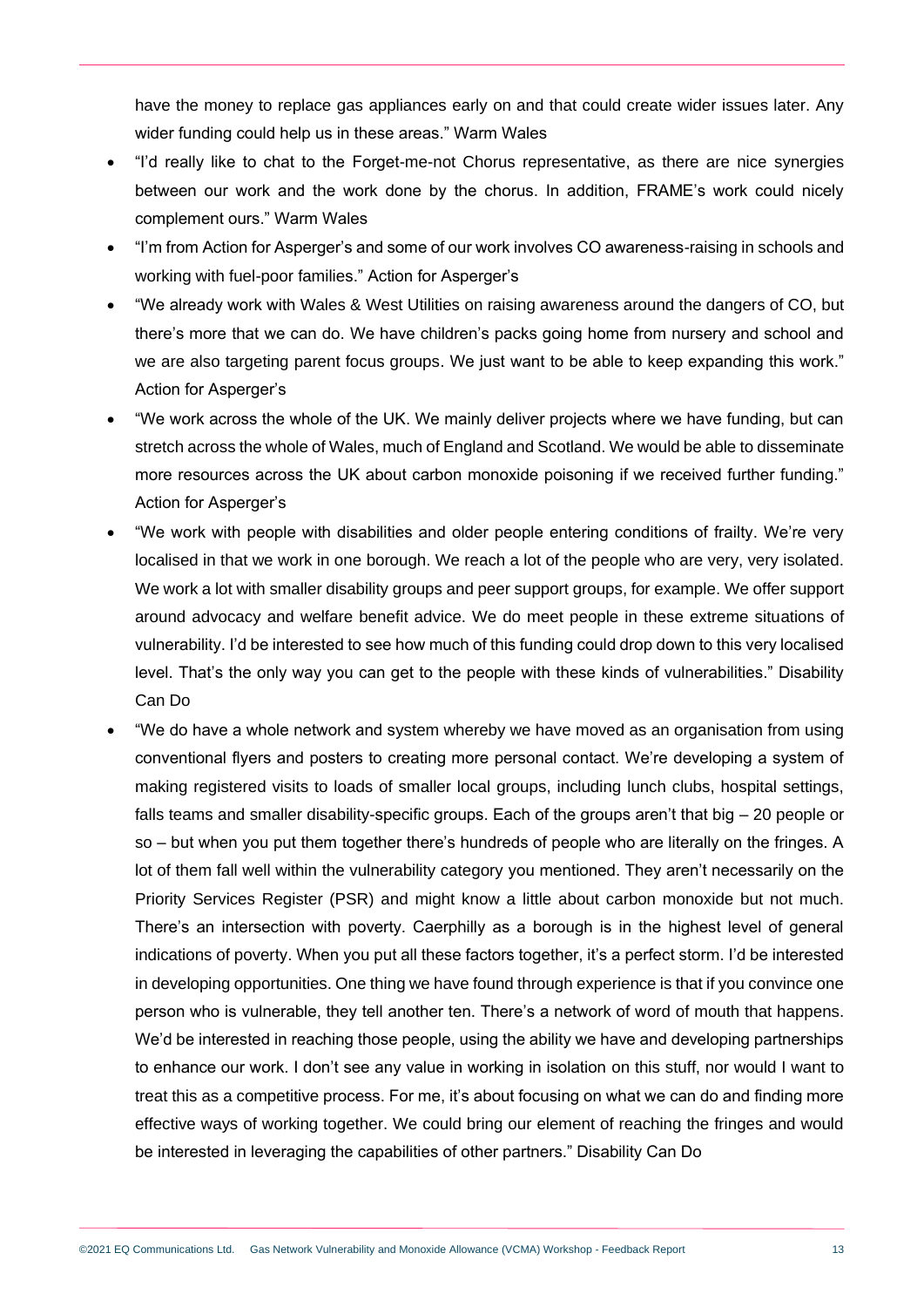- "I'm a home safety manager and also manage some of our projects. Pre-Covid, we were going into around 18,000 homes per year for safety checks. We do give advice and work with Wales & West Utilities. We are already working with you, but there are probably ways we can enhance that." SWFRS
- "We supply CO alarms to the Welsh Government but where there are profoundly deaf families so where both parents and children in a family are deaf – the CO alarms aren't always effective. We provide strobes and a vibrating pad, which sits under the pillow in someone's bedroom, but these are only fitted in one room typically, so it's no good if there's a CO incident in the daytime, for example. With a fire, you can see and smell it but with carbon monoxide there is a missing link here. There are some partners that offer vibrating watches, so you can walk around wearing them. Like the stove alarms, this type of thing could be considered on a national scale because the budget for it is minimal, but you would still be targeting the most vulnerable." SWFRS
- "We are struggling with data protection. Everything we do has to be done with consent. I'll give you my email and contact details and we can figure out the details." SWFRS
- "I run Community Energy Plus, similar to what Ian does in Bristol, but we cover all of Cornwall. I have been working on Healthy Homes, Healthy People and what preceded that so I'm familiar with it. We do a lot around wider energy advice across Cornwall. I've got a specialist advisor helping landlords understand the minimum energy efficiency standards and that's quite a challenge at the moment. Cornwall is different from the rest of the South West region in that we only have half of our households connected to gas and there are lots of vulnerabilities that this causes for people on and off gas." Community Energy Plus
- "We've tried to do work with the fire service in Cornwall and got stuck with data protection. It basically closed everything down. We've not been able to crack that in Cornwall. Have you worked with other partners before?" Community Energy Plus
- "We're already working on the Healthy Homes, Healthy People project and are delivering against outcomes on that, so there's no need to replicate that. My interest in this session is delivering something new around the education piece. One of my advisors a few weeks ago told me about an old couple where the CO alarm had gone off and they'd decided to put it outside because they couldn't turn it off. There was a gap in their knowledge, and we had to pick this up immediately. I want to see a more specialist advice service for raising awareness. I like the idea of going into schools. We do a lot of work with lunch clubs, and now they are coming online it's a great opportunity. This is a good hook for us. For this sort of project to happen, it would build on some of the engagement and community contacts our team already have. As Alan said, as an organisation we work across the whole of Cornwall and are constantly looking for groups to talk to and engage with. Often, it's that useful thing of if they have a weekly meeting, we can come in on that. A lot of it is an extension of what we are already doing. It's having the spare capacity." Community Energy Plus
- "I'm the Chief Executive Officer of Age Connects North Wales Central. It's a charity operating in North Wales. We've delivered energy projects for a number of funders and organisations in the past.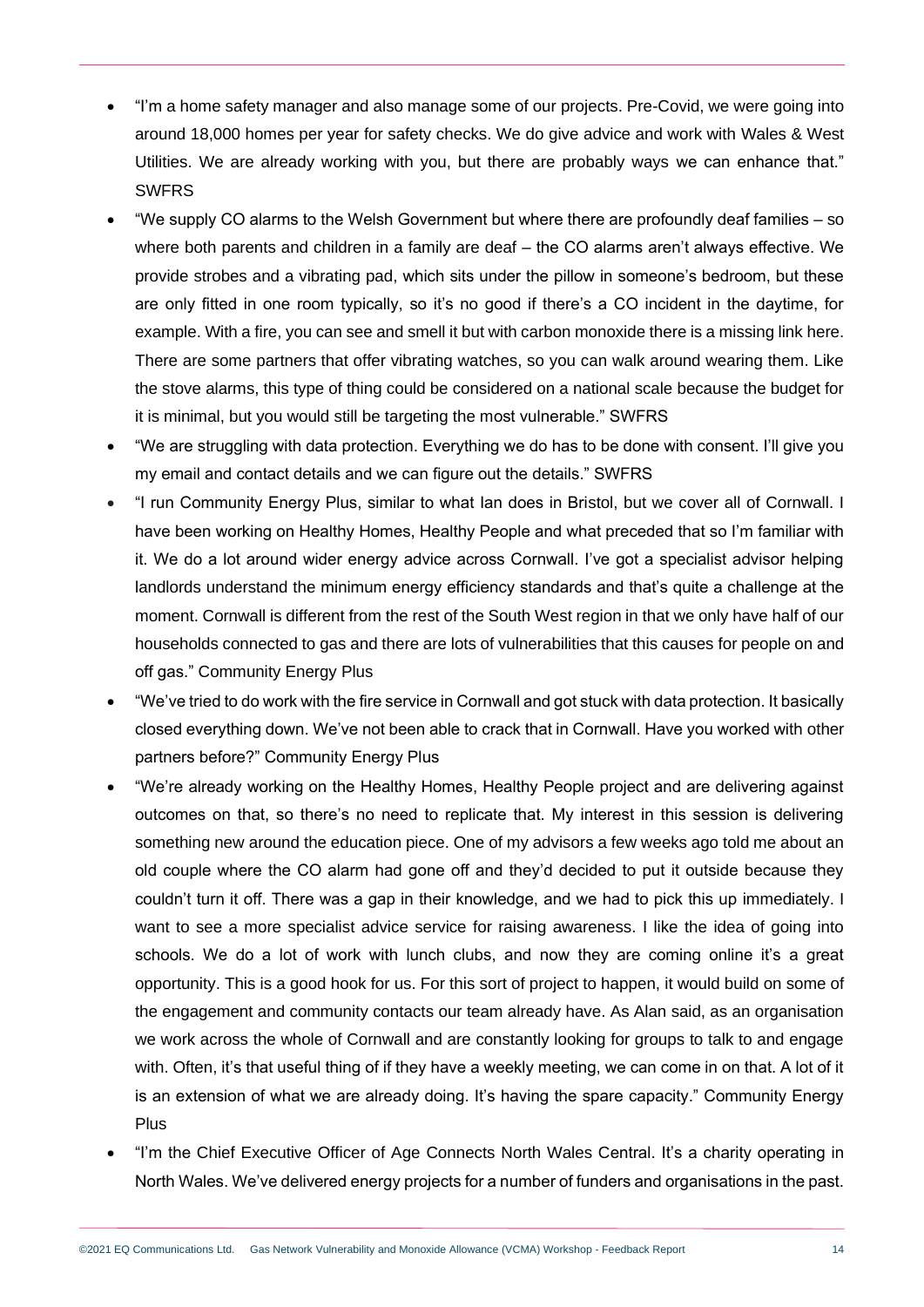A direct result of the pandemic has been that we are working much more closely with others and are developing partnerships so we can offer a holistic approach. As an organisation with limited resources, we've discovered that working in genuine partnership and sharing resources is the way forward. We've been working with a mental health charity, for example, and do direct referrals. If people are suffering with mental health problems, they need longer-term help than we can offer. Sharing the information means we can provide a better service for people and increase our sustainability. I'd be interested to see how this funding could enhance our partnership working." Age Connects North Wales Central

- "Before Covid, we had vehicles called Older People's Forums and had six of those in one county and five in another. Because we had to go online, our audience was difficult to engage – a lot of them don't have internet connections and live rurally. We had to find another way of connecting with these people. We developed a newsletter and the original had 98 recipients. Now it has over 2,000. It's grown exponentially and professionals are requesting it because we have dealt with issues regarding the changes to Covid rules, for example, and have tried to alleviate people's concerns around this. It gave people a chance to be part of something. Even though the restrictions are lifting now, and forums can be re-established, by keeping the newsletter going we will always have a point of contact. It's about using something established. We deal with older people, and while we used to have face-to-face meetings for them, a lot of the guest speakers would cancel at the last minute on them. By having a regularly produced newsletter, people look forward to it. They know that they can contribute and that it's always going to be there. We've found that it's grown so big because they are passing it on to their neighbours. It obviously doesn't do much for the environment, printing all that paper, but we are reaching people that otherwise wouldn't be reached by other media. We would like funding for this newsletter as it's under-resourced at the moment. It's such a good method of contact. When professionals have something to add, they can input into it, too. It covers two counties and there can be nuances there, even between the two places. With the online services that became available, a lot of it was great during Covid but the content tends to be written with younger people in mind. There are several studies from universities – I think Lancaster University is one of them, for example – that show that online interventions made older people feel worse and more isolated. It's about looking at alternative methods." Age Connects North Wales Central
- "We have about 1,000 landlord members, including letting agents. We train landlords and agents to make sure they're doing things right and safely and are meeting their obligations. It's lettings, so we do have access to vulnerable families. We could definitely get on board with this, help people and give them the access to the information they need." Landlords South West
- "With our association, we do have lots of different methods of getting the word out there in a way that is relevant for landlords to help their tenants. A lot of tenants often don't see many people except for their landlords every now and then. The way we communicate with our landlords regarding tenant help tends to be through our quarterly news bulletin, which is posted to every member. Emails will only hit a tiny percentage of people, so we do choose to post it. We pay for the bulletin – we've always done it and it keeps them updated. Any information we can get out there with your guys' help would be great – for example, you may have posters and videos on carbon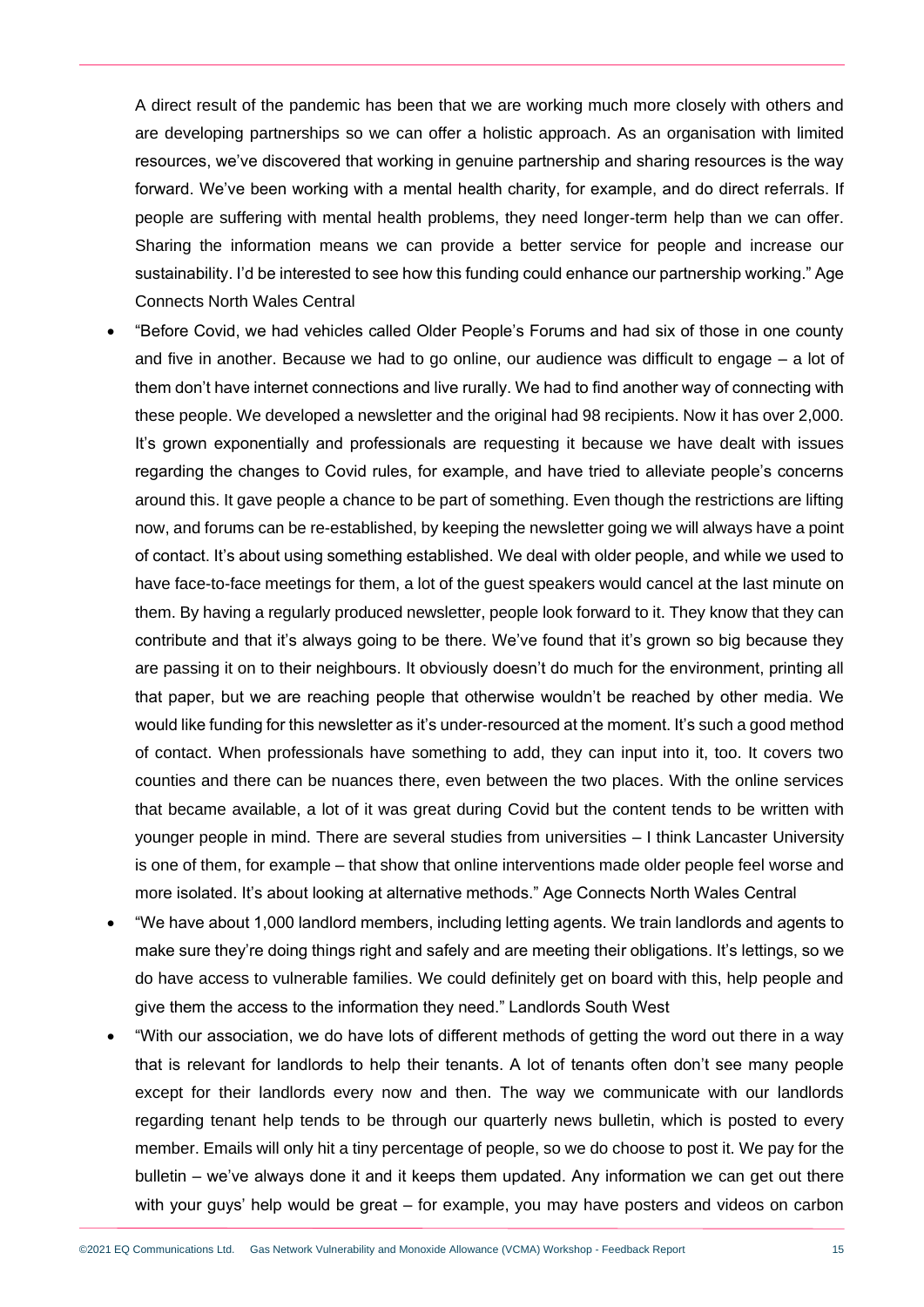monoxide, which would be great because it means we don't have to put it together from scratch. Also, funding for people who are fuel-poor is a massive thing for tenants. Fuel can be something that tenants can't afford. A lot of tenants use topup meters and have no money left – that puts them in an emergency situation, but what can they do? We are keen on collaborating and seeing what we can do to get access to this. All of our bulletins are posted on our website, so I can send a link and you can look at the topics. Typically, it covers things like new legislation that's been brought in and minimum energy-efficiency standards. The latter is a hot topic at the moment, as properties have to be rated E or above to be let. Some properties are exempt but living in those band E properties would mean you'd be spending a fortune on your fuel. There are also news topics, and basically anything tenancy related. We are always keen on getting new ideas in there and getting the word out to tenants. Re the CO alarms, the legislation is that if you have any solid fuel source in any room, you have to have a CO alarm. If you don't have that, you don't actually have to have a CO alarm. However, we always tell landlords that it's best to have one. A while ago we had access to a load of free alarms for landlords, which went down well and served to raise awareness among them." Landlords South West

- "We do a lot of work in Wiltshire and Swindon. Our projects are similar to the Warm Wales project. We have a lot of projects that would fit into this VCMA fund. We help 15,000 households a year, the majority of whom are in vulnerable situations. I'm interested in the funding potentially to help people transition to Net Zero. We might look at that area if we were to apply for the funding. Alan spoke very well about his project, particularly the importance of bringing people together, and referring to the right partners for the right support is really key. That's what we try and do. Anyone who switches heating fuel or technology and is vulnerable will always potentially face challenges running their home effectively if they aren't given advice. People who have switched to gas or heat pumps that we've supported have struggled because it's installed and then they are just left with the technology. We help people get connected and are also supporting projects where people are getting heat pumps. We'd be looking for advice." Centre for Sustainable Energy
- "I'm in charge of our casework team. We promote the PSR and the CO alarms. We also give out CO alarms to vulnerable customers that need them. Our head office in Cardiff gets the funding and spreads it out to all the local offices so we do get some Wales & West Utilities funding, yes. Our projects vary. We've been doing free boiler services when we have had available funding but at this time of year the funding tends to come to an end. We are always looking for new funding opportunities to help people in their homes." Care & Repair Western Bay
- "We are a constituted group for unpaid BME carers. It's a small group for unpaid carers and the people they support, who often have complex needs. I'm here to see how we can help them." Carers **Cube**
- "I'm from the Mumbles Community Council and our project is in an embryonic state at present, as we weren't aware of these initiatives before our clerk forwarded an email about these VCMA projects to us and asked us whether there was anything that we could do." Mumbles Community Council
- "Our project would be centred around CO awareness-raising. We would empower people by giving them knowledge about CO poisoning and intend to provide them with CO alarms. We want to ensure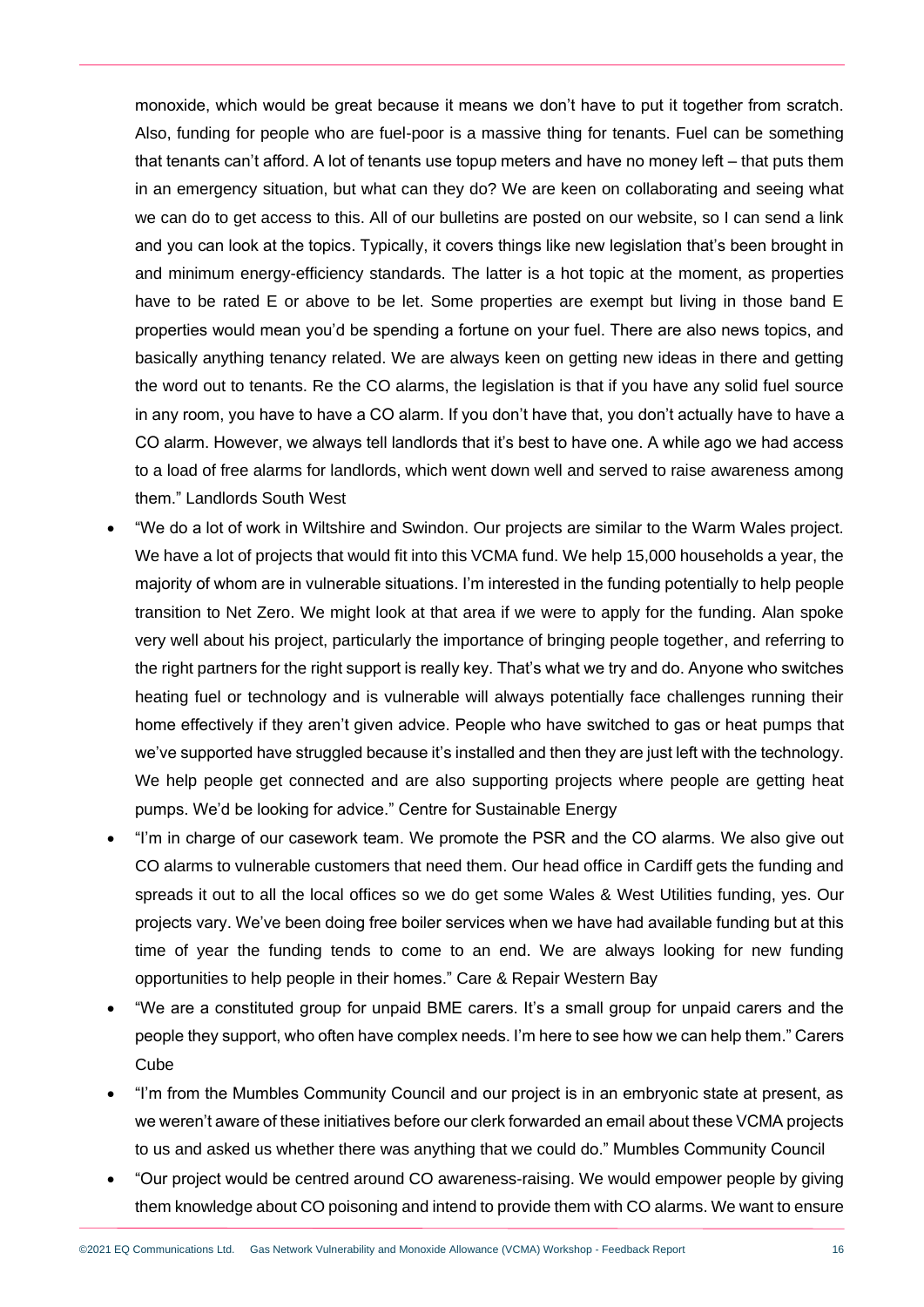that people know how to check whether their boilers and gas fires are safe and generally throw the spotlight on the help available. This messaging would mainly be delivered through leafleting and social media campaigns. However, as our demographic is rather elderly, they tend to prefer to have a piece of paper in their hand, so we need to make sure that we place our focus there. Therefore, we thought that it would be nice to work with the schools on designing the leaflets, as it would give the leaflets a local feel." Mumbles Community Council

- "Our first step would be producing leaflets and then distributing them to the 10,000 households in the local area. Around 500 households will really need these services." Mumbles Community **Council**
- "Even though our residents are not poor financially, they are isolated and often do not keep up with the technologies required to keep themselves safe. As a result, we intend to work with local area representatives in Swansea to pick up vulnerable people in council and private properties. We are also devising some schools-based initiatives." Mumbles Community Council
- "If we did something in local schools setting out the dangers of CO, would someone from Wales & West Utilities be available to come in to help us on that?" Mumbles Community Council
- "Could Wales & West Utilities provide alarms themselves for us to give to individuals?" Mumbles Community Council
- "I think that the Starter Carer Centre would be a good specific natural partner for you here. Lots of young people are having to take up the burden with caring for vulnerable people, so giving them some education so that they are aware of the dangers of CO would be invaluable." Bridgend Carers **Centre**
- "I agree that carer associations would be a good starting point. We are also intending to target the Swansea Carers and Dementia Group." Mumbles Community Council
- "I'm from Catalyst Mutual. We're a public sector mutual and we work to support people in fuel poverty with energy advice. As such, we do home visits and group training for people to make them more efficient in how they use their energy. We have also been working with WPD on these kinds of initiatives." Catalyst Mutual
- "One project that we have undertaken in recent years is around smart metering, and we established partnerships with fire stations, which involved promoting both smart meters and CO alarms. However, due to insufficient funds, we shifted towards advice around fuel poverty and energy efficiency. If we had some funding, we could bring CO awareness raising back into focus." Catalyst **Mutual**
- "We would also like to be able to help people with acquiring digital skills. If we had time and money, we could work with job centres and help equip vulnerable people with the skills that they need to move forward in life." Catalyst Mutual
- "It would be really useful for us to team up with groups that help people with income maximisation. There are huge links between fuel poverty and income maximisation, and we could help devise solutions for local people together. I would never be able to touch upon income maximisation on my own." Catalyst Mutual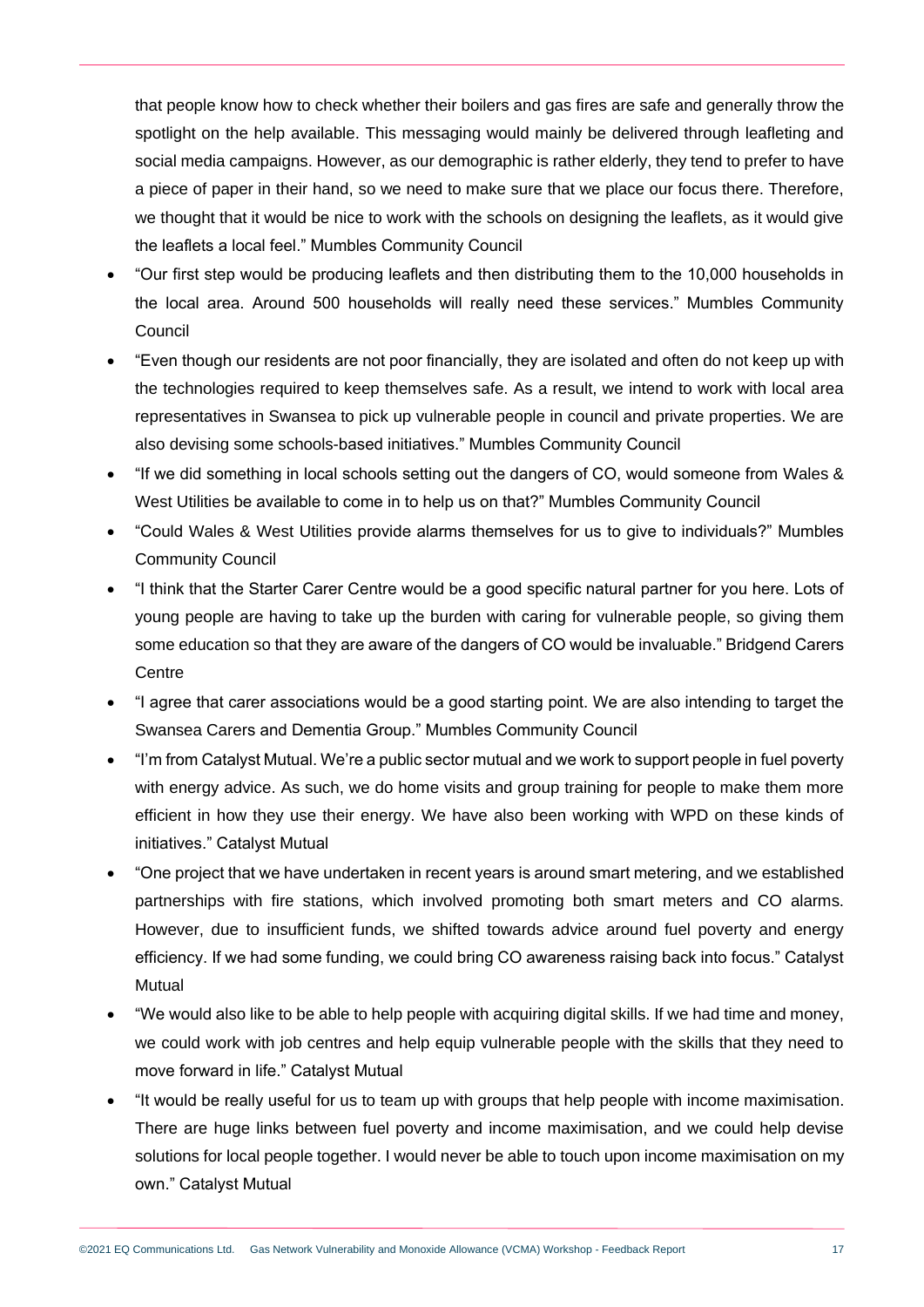- "I'm from Age UK Devon and work to disseminate advice about energy efficiency in Devon. We want to expand the scope of our work through the project funding. We do free benefit checks and work very closely with the Local Energy Advice Partnership and fire services to get safety checks done. We just want to get a holistic approach to improve people's lives." Age UK Devon
- "We're not sure where exactly we would target the funding, but we would generally like to expand our operations, as demand is huge, particularly with Devon's elderly population." Age UK Devon
- "I'm from DangerPoint, an interactive visitor centre in North Wales, which operates as a safety education and life skills initiative. Our centre is set out like a film set and visitors tour around it and learn new skills in each room. When the first lockdown was announced, we started doing remote centre tours and interactive events, and would like to build on that going forward." DangerPoint
- "We've been contacted about delivering virtual CO awareness programmes in the North West and have done 90-minute sessions with schools, which have been well received. We are looking to create fun engaging materials incorporating Wales & West Utilities' Safety Seymour and other Codebreaker characters as part of future materials for schools too. We have a good template, but we want to find a way to reach more isolated and vulnerable people in order to get them too. We know that our model works, we just want to want to find a way of expanding it as far as possible." **DangerPoint**
- "I'm Gemma and I'm the Manager at Lifeskills. We run an education programme for Year 6 children and children with disabilities about gas safety. I'm interested in how we can work together with other organisations going forward." Lifeskills
- "Our project revolves around going to schools to run projects around gas safety. We talk to the schoolchildren and increase their awareness of the dangers of CO and home appliance safety. We just want to expand these initiatives. I want to know more about what Wales & West Utilities is doing with schools and what they really need. We want to be able to support them with something beyond leaflets and talks." Lifeskills
- "This is something that we can work on together with you. It looks like we are trying to hit the same thing." DangerPoint
- "I'm from Bridgend Carers. Our centre supports someone who is caring for someone, and these carers are often lonely and isolated. Our people support them and find ways to help them maximise their income, which is an area where we can do so much more." Bridgend Carers Centre
- "No specific projects come to mind that fit within this VCMA ethos. Generally speaking, we need support to ensure that we can keep our carers healthy over this winter and beyond, as we are stretched looking after the wide range of carers in our area. Some are old, some are young and some are looking after people with cancer. We need to raise more awareness of what we do, but also need to think about how we would target such funding to achieve the best impact." Bridgend Carers Centre
- "Bridgend is a coastal area where lots of people have come to retire. We also have the valleys nearby, where there is a large amount of fuel poverty. In addition, there will potentially be huge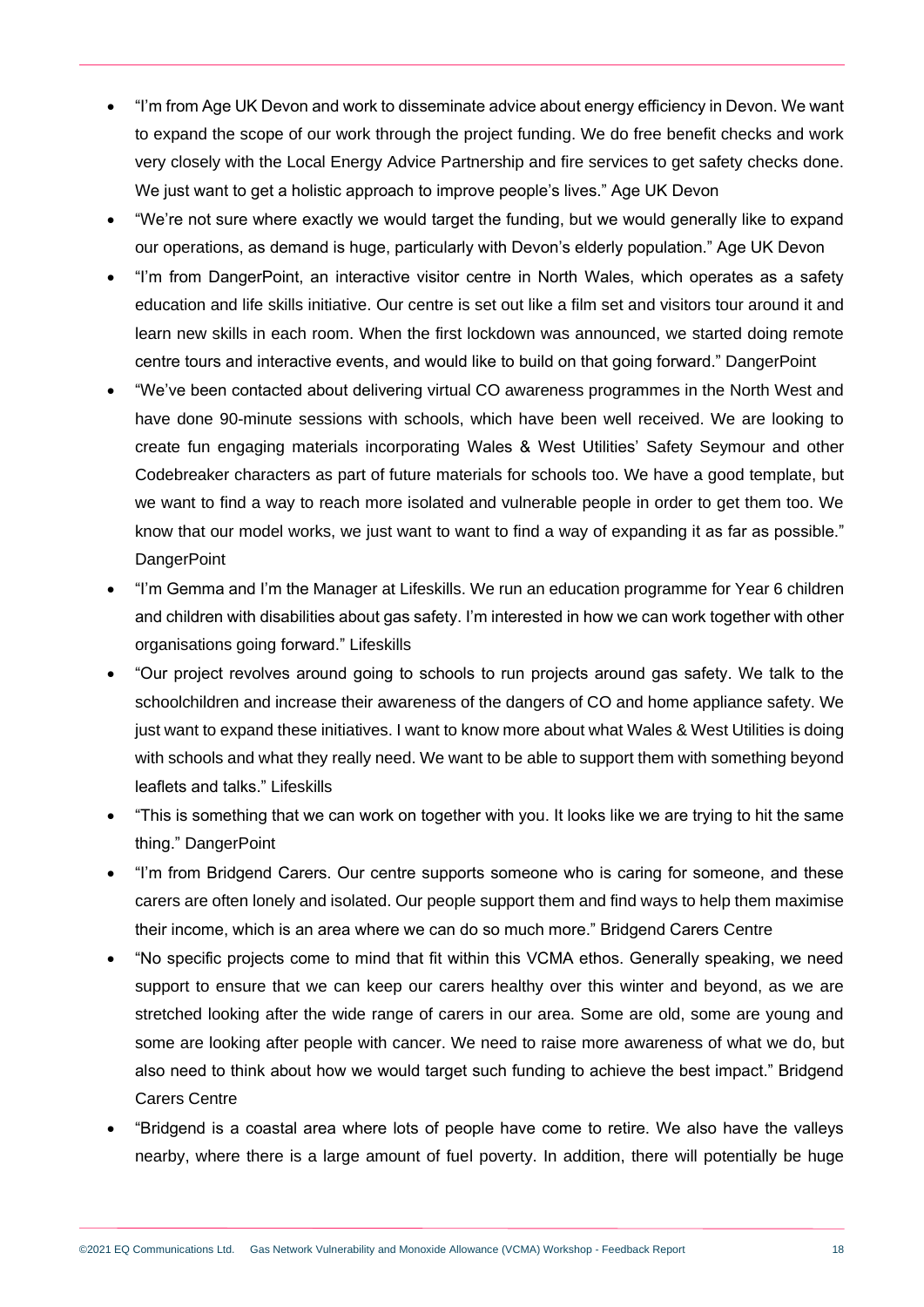pressures this winter with energy costs and the Universal Credit uplift being taken away. So we would need to be able to support the potentially huge needs." Bridgend Carers Centre

- "We have a close partnership arrangement with Bridgend Care & Repair, and they would be a natural partner for us. That is definitely something that would help us reach out to more people." Bridgend Carers Centre
- "I work for a charity called Maggie's. We provide independent cancer care support and have 24 centres across the UK. We deliver emotional practical support at any stage of the cancer journey for patients but also for their families and friends. The work we do is heart-breaking – people have been devastated by the impact of the pandemic. We do provide benefits advice and that's the angle I'd be approaching this from – would Wales & West Utilities' assistance with this be possible? Benefits advice is often the reason people visit a Maggie's centre for the first time. The only thing is that I don't know whether our benefits advice would be specific enough. The advice we give is about maximising household income, making sure people can survive and giving them one less thing to worry about at a very difficult time." Maggie's



• "The area that I'd be looking to get funding for is our benefits advice service. In terms of the area Wales & West Utilities covers, we've got two centres – one in Swansea and one in Cardiff, whose work extends over South Wales. We have existing projects – could we get funding for these?" Maggie's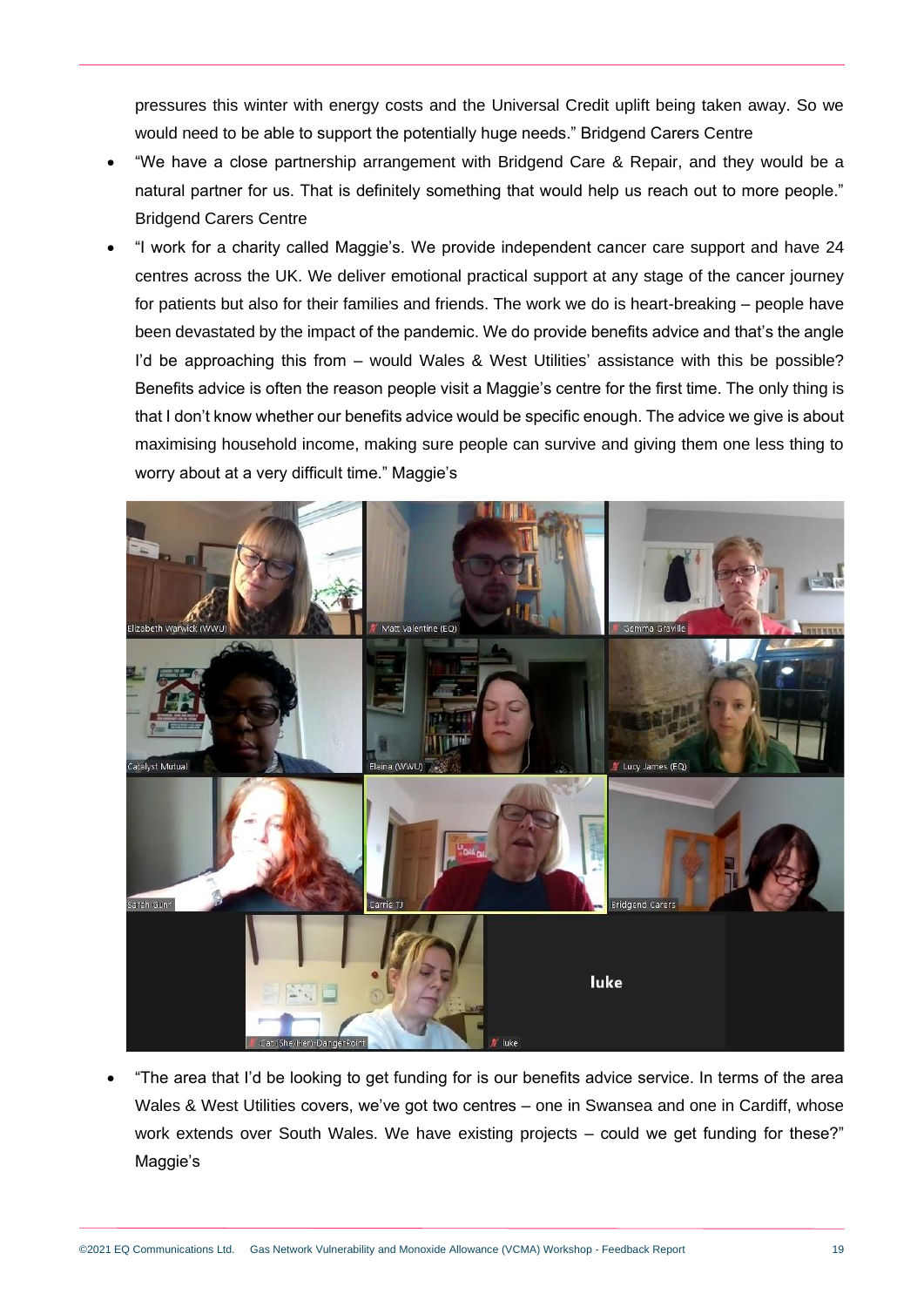- "I work for Care & Repair. We already have a great partnership with Wales & West Utilities. I'm here to find out more about the stuff going on. We have several programmes on the go. Quite often, people come to us with a health referral – maybe they've had a fall, for example. Through our home visit programme, we then often see that people are experiencing other problems, too. We have an over-70s programme and a programme centred around getting people out of hospital into safe homes, helping them live independently and preventing them from having to go into care homes. We also have a programme for people with sensory loss aged 50 and over, a programme for sight loss and a programme for dementia. There's so much more we do, and I'm just interested to see how we can fit it." Care & Repair Cymru
- "We have several different specific projects which are aimed at supporting vulnerable people in specific ways – it could be supporting those in fuel poverty, those with sensory loss or those who have recurrent falls or are admitted to hospital on a frequent basis. Those are the different strands. In general, it's about making homes safe, so ensuring that they are warm enough, that there aren't any hazards people can trip over and that people can maximise their income. On that last point, having extra income obviously helps people to pay their bills but it also supports wellbeing so that people don't have to choose between heating or eating. We also see homes in disrepair. Because we do so much, it's difficult to pin down what we would use the funding for at this stage. I'd say it would maybe be more on the fuel poverty side because we are seeing such an increase in the number of people struggling to heat their homes and that then has a knock-on effect on hospital admissions." Care & Repair Cymru
- "I work for Swansea Carers Centre. We support 12,000 carers in Swansea, including BAME and young adult carers. We tend to do signposting, but we'd like to support people more with fuel poverty. I'd say that 95% of the carers need help with form filling. The Carer's Allowance is £67.60 a week and often the carer's utility bills are 10% more than their income. It's a crazy situation, especially with the £20 per week Universal Credit payment being taken away. That was a lifeline for lots of people." Swansea Carers Centre
- "We'd be looking at funding a specific fuel poverty post to support carers. Similar to the Healthy Homes project, it would be around income maximisation, energy advice and helping people to fill in the forms. Our carers tend to be quite anxious about this. Some older carers don't have access to the internet. I'm in fundraising and when I was office-based, I used to help people change tariffs. It's so confusing for them with all the different suppliers. I'm also really interested in the cooking valves. We've got two members of staff working on our dementia carers projects. Having the valves would allow the carer to leave the house and have a break. I didn't know about the valves, but I'll be passing on this information to our staff. We also had a young adult carers project – we gave out small grants for them to spend on household things. A lot of them have spent most of their life looking after their parents, so things like life skills and fuel advice would be great for them. There are so many different aspects. Aside from these ideas, just a normal advice service would be great. We've got two welfare benefits advisors and have a four-week waiting list for that at the moment because there are so many people out there who want support." Swansea Carers Centre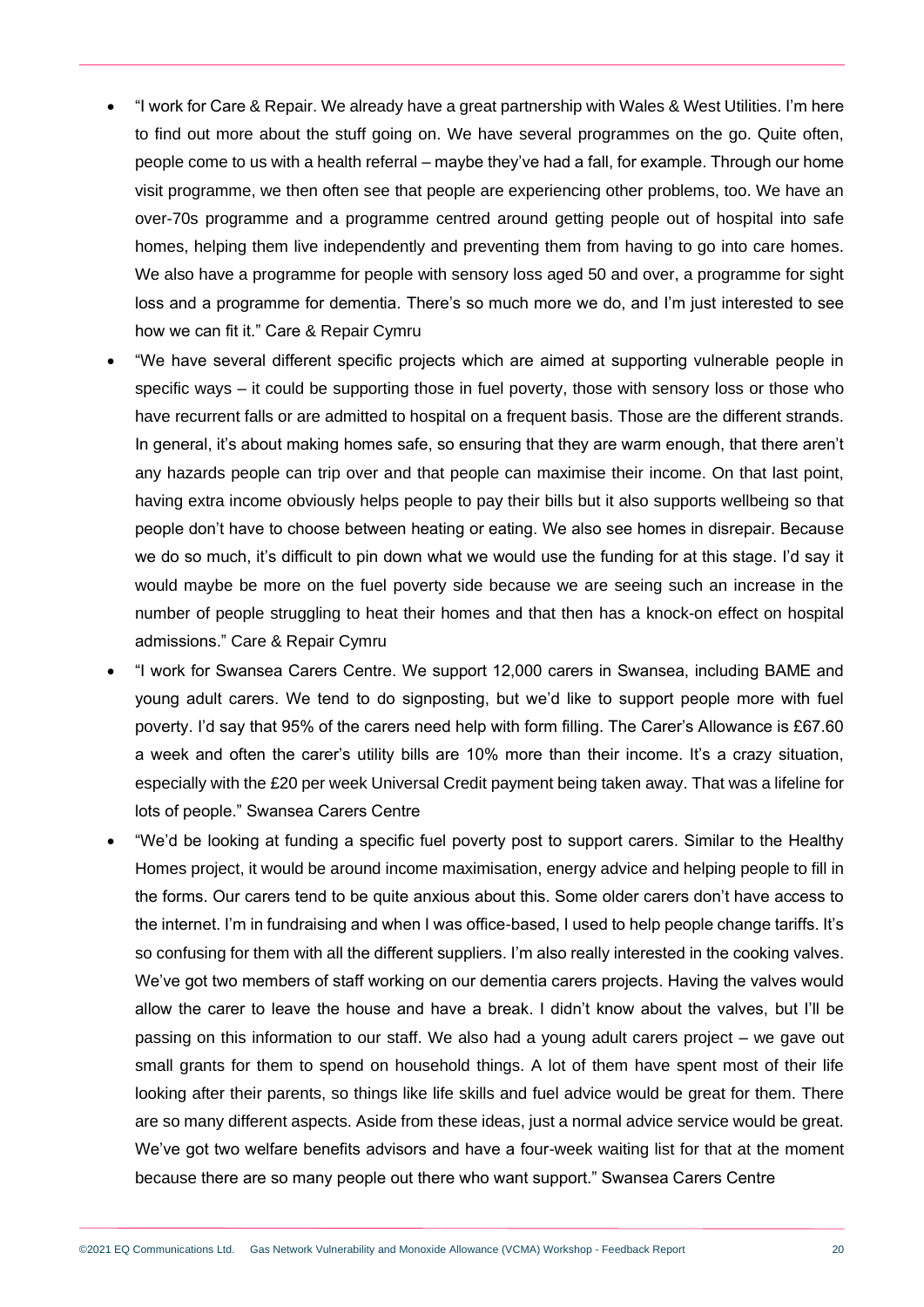- "I work for National Energy Action. We're a national fuel poverty charity. We are delivering with Warm Wales on the Healthy People project. We're also working with some of the other GDNs on the VCMA. I'm looking to see if any other organisations are looking for a new partner with fuel poverty expertise." National Energy Action
- "As a national charity we have our main advice service but also develop bespoke projects with partners, targeting specific groups such as refugees and asylum seekers, young carers, people with poor mental health, and expectant mums. It's very much partnership projects – we work with community partners who find the right contacts and translators, if necessary, and that way we can target the right people. I'd also be interested in developing a collaborative approach. We have a number of ideas within our research team. One is tenants being forcibly capped – if they could simply top up their meter by £5, they wouldn't be cut off completely, so it's things like that. I know that new posts for fuel poverty were discussed earlier by Maggie's and Swansea Carers Centre. We offer training in these areas, so would be happy to partner if that would be useful. We also have projects funded by other DNOs that could be replicated in Wales, for example, but the research projects would be new." National Energy Action
- "We're a nationwide organisation. We are working with some other DNOs across the country, specifically on a project for expectant mothers alongside the NHS. We help with income maximisation, tariff switching and energy debt alleviation, but their needs extend much further. We do work with housing associations, too, when there is overcrowding, for example. When their babies are born, the mums tend to register on the PSR." Hope 4U
- "I would be looking to expand our expectant and new mothers project. We do other work in other emergency areas but the new mothers one has been very successful. Having a baby is normally a happy time but people do underestimate the cost, so we tend to look at income maximisation, utility debt alleviation, grant applications and energy efficiency measures. The energy advice and behaviour changes play a big part. We work with community midwives who have that contact with GP surgeries, so we have an enormous reach. Once a midwife has spoken to a new mother and seen that they need help, they just press a button, and the referral comes straight through to us. It's good for the community midwives, too, that they're able to offer an additional line of support. We work with partners too, such as housing associations. We are there to deliver the piece around energy debt, income maximisation, behaviour change and budgeting. We're working with some networks at the moment who are funding the project because it has the scope to be nationwide. More hospitals are coming onboard but engaging the NHS initially can be difficult. In terms of the social value, we're working on those figures at the moment but even the financial benefits alone can uplift individuals." Hope 4U
- "I'm a Service Development Manager at Headway. I work with a charity that works with adults with sustained brain injuries, be it from assaults, traffic accidents or strokes. We actually had someone who sustained brain damage through carbon monoxide exposure. She was quite young. We're a day service that provides cognitive therapy and emotional support. We always have lots of projects going and ideas but I'm just here to see what the options are and what others are getting funding for. It's just to gain a better understanding of the funding." Headway Swindon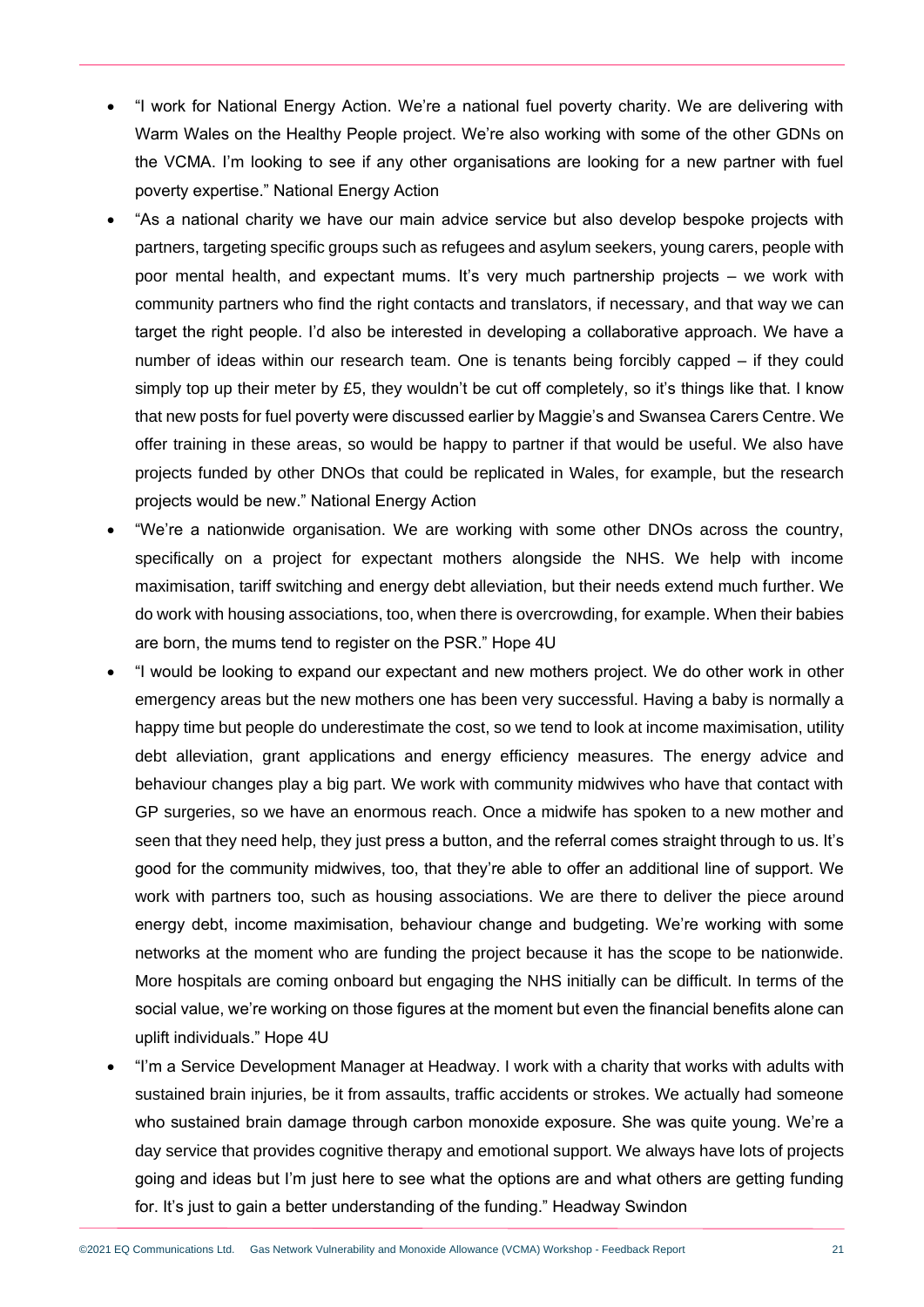• "One thing we are looking at getting funding for relates to the period when people first have a brain injury. It's a catastrophic time for the whole family. Because they can't work, their income is reduced, there are lots of benefits to apply for, the family dynamic changes and often there's such a long waiting list for support. I wonder whether we could fund a one-stop-shop looking at their living situation. They're at home a lot of the time, they're using more fuel and they're vulnerable, so it's looking at those sorts of things. We're a commissioned service with our local authority but the wait time can be really long. It often takes six months to get an assessment from social services. When you look into those kinds of things, there's a massive gap for people and their families." Headway Swindon

### **2. Do you have any questions about the VCMA funding?**

• "I was just wondering whether there was a difference between a project with one GDN and one involving all the GDNs?" CO-Gas Safety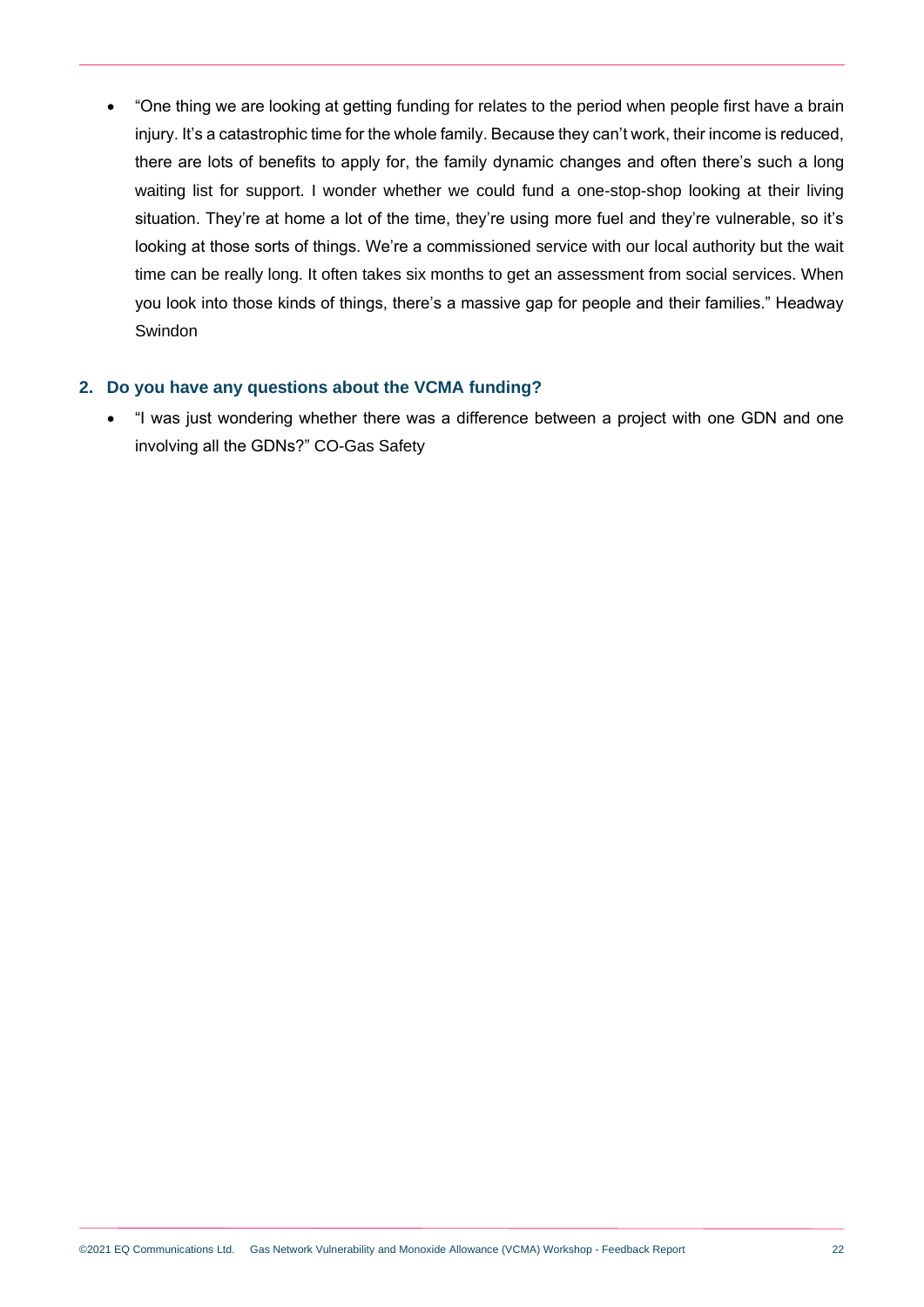## <span id="page-22-0"></span>**SESSION TWO: THE APPLICATION PROCESS**

**The second presentation of the day was given by Tom Robinson, Social Obligations Specialist. To begin with, Tom provided an overview of the applications process, the levels of funding potentially provided and the deadline for application submissions. He then presented the project eligibility assessment form and explained how stakeholders should fill it in. Finally, he provided guidance about how stakeholders should fill in the application form and which information should be included. Stakeholders were then asked to provide feedback about the applications process in the breakout rooms.**

A number of stakeholders had previously submitted an application, although others were applying for the first time. Stakeholders did not identify any major difficulties with the application process and generally felt that the short and simple form was easy to fill out and far less intricate than similar forms used within the industry. This was greatly appreciated, as many of the organisations represented were small non-profit groups who do not have the staff in place to spend hours filling in long and complicated forms. Organisations that had not previously applied sought guidance about the process, whilst those that had submitted an unsuccessful application previously wanted to know which boxes they needed to tick in order to ensure that they won funding this time.

In order to simplify the process, stakeholders wanted Wales & West Utilities to be more upfront around how it wants certain costs to be calculated in the application form, particularly when assumed costs and revenue splits are involved. In addition, there were calls for a general support role to be created, which would help stakeholders who had encountered challenges in applying for the allowance. It was felt that these two aspects would ease their uncertainties around the application process and would make the process even more user-friendly. However, questions were also raised about how Wales & West Utilities calculates social value within the application process. There were concerns that using a different calculation method to that of Wales & West Utilities could undermine a group's application from a social value perspective. In addition, Wales & West Utilities was asked to be mindful around the amount of reporting and data-sharing involved with these projects, particularly for projects with lower levels of funding. Stakeholders were worried that small projects would be put off applying for this funding if they were going to be burdened with huge amounts of time-consuming data sharing.

Stakeholders were generally comfortable with the level of detail required and were reassured that Wales & West Utilities asks for more information if it is unsure about an aspect of the form rather than instantly rejecting a project on that basis. However, questions were also raised about how to quantify the benefits of a project on a community. Wales & West Utilities was asked to provide guidance about whether projects should prioritise helping a larger number of people or working towards having a greater impact on their community.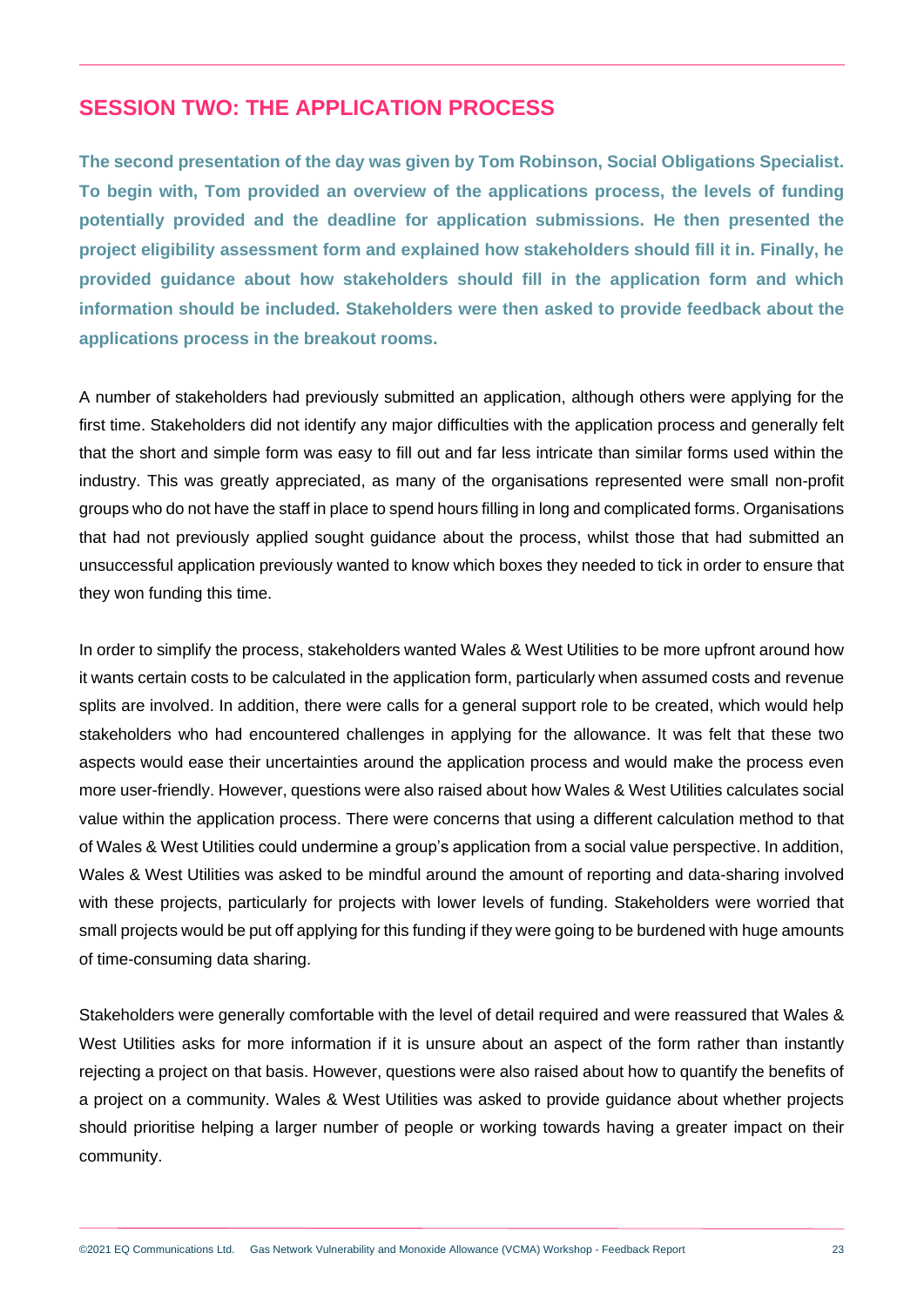## **FEEDBACK**

### **1. Have you had difficulty in applying in the past?**

- "I joined Warm Wales after this funding had already been secured, so I don't really have any comments to make personally. Though, at a general level, I would like to say that my working relationship with Wales & West Utilities is very straightforward and the reporting is to the point." Warm Wales
- "I wouldn't say so. The form is very succinct and easy to fill out. As a small charity, we appreciate not having to fill in pages and pages of questions." Forget-me-not Chorus
- "I have applied for this funding before and on that first occasion, the process was fine. The problem was that the remit excluded what we did. The second time, we didn't pass the second stage. I'm hoping that it will be third time's the charm." CO-Gas Safety
- "We haven't applied before. It's obviously the sort of thing that fits in well with what we do. Often projects run out of funding, so my question would be: are you exclusively looking for new projects, or would you consider funding existing projects?" Centre for Sustainable Energy
- "This is absolutely new to us. We are funded by landlords so are a non-profit organisation. As far as I know, we've never done any projects like this or applied for funding." Landlords South West
- "I've only been in the post eight months, but I know we have received CO alarms from you. We don't tend to do this as much anymore, so I don't have any relevant experience to add, I'm afraid." SWFRS
- "The form works fine for me. Compared to other applications that I've done recently, it's so much easier. As we're a community council, we don't have a huge deal of experience around utilities, so we really appreciate how straightforward the application form is." Mumbles Community Council
- "It looks an amazingly simple form. Other similar forms can be much more intricate." Bridgend Carers Centre
- "In 2020, we had a £5,000 grant for six months for young carers, including £1,500 we could give to young carers to cover household essentials. It was me who applied. I think the application was online and I didn't have any issues with that. It was really quite simple. Because it's my job to apply for grants, I tend to work in Microsoft Word and make sure I save everything there before uploading my answers. That's a tip I'd give to others – don't rely on saving things in an online portal because sometimes you log in and you find that it's disappeared!" Swansea Carers Centre
- "I've noticed that a colleague of mine has applied before so I'm just wondering, given that we weren't successful, how can we make sure we tick more of the boxes this time round?" Maggie's

#### **2. How can we make the process easier for you?**

- "We have to make assumptions based on numbers visiting our community fridges. Are just assumptions enough on the research side? Is that enough to build the outcomes around?" Pembrokeshire FRAME
- "In terms of educating people, if we recruited a staff member, what kind of training would be available to us?" Pembrokeshire FRAME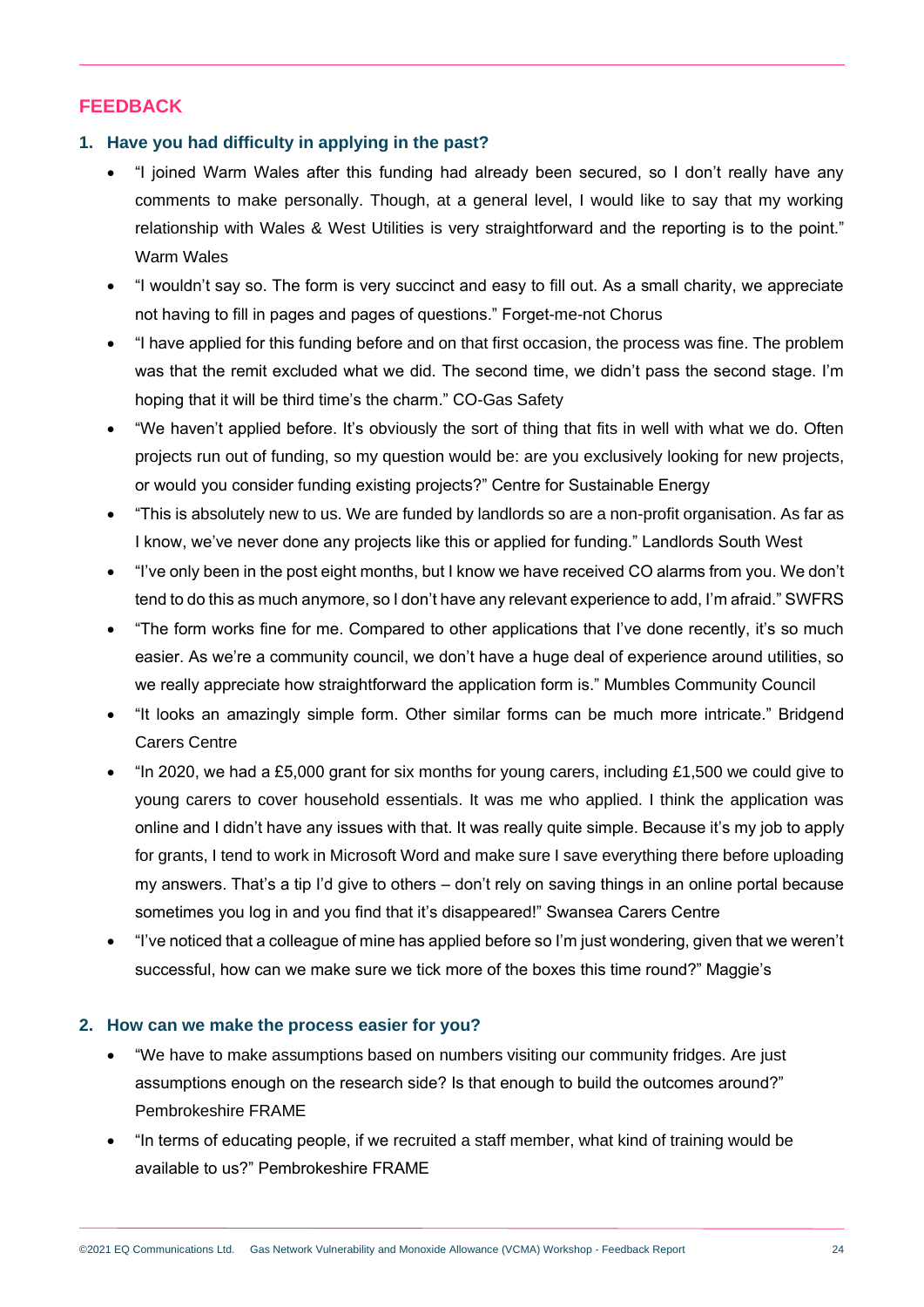- "I would say that working out the precise numbers for costings is a little tricky. However, I like the pre-statement of interest in the application approach, as it helps parties both realise whether the project will be the right fit this time. That is so useful. Great things can come from just doing that." Forget-me-not Chorus
- "Are the applications reviewed as they come in or are they all reviewed together following the deadline?" Forget-me-not Chorus
- "How does the reporting work? Is it annual or quarterly?" Bridgend Carers Centre
- "Say we made a pitch that was all staffing with some marketing material to support engagement activities, if we are distributing monitors would they have to be a separate cost? It's always the capital revenue split that needs to be clarified with these sorts of applications." Community Energy Plus
- "A lot of our work, like training and webinars for landlords, is funded by us. Because it's not something I've got an idea of, could I get someone's email so I can ask questions about the types of things we could apply for? I'd just like some pointers of what we can do. It would be great to follow up with Wales & West Utilities after the session." Landlords South West
- "It might be worth you and I having a conversation, given that you are in Plymouth. Together with Alastair and Ian, we already work together and being able to pick up the landlord piece with you would be great." Community Energy Plus
- "We work alongside Plymouth Energy Community and the local authority. We'd be keen to develop more partnerships." Landlords South West
- "When putting together costings for our project, these would include artwork for Wales & West Utilities codebreakers and material creation. We wouldn't necessarily know these costs straight away, however. Would we need to provide these costs upfront or could we do this down the line? A bit of support in this area could be good." DangerPoint

## ➢ **Is there anything we should consider changing about our processes?**

- "I'd like to ask about social value return. In our organisation, we have a whole host of projects from social prescribers, community navigators and social enterprise that supports people doing things like theatre visits, so it's personal support rather than care. We have different methods of applying social value return. We've worked with Bangor University on how you calculate social value return. We'd like to apply to the VCMA, but we wouldn't want to disadvantage ourselves by using a different method to you or a method which means that we undervalue ourselves. I don't want to make wildly inaccurate projections about what we do and wouldn't want that to hamper our application." Age Connects North Wales Central
- "Will Wales & West Utilities be providing analysis around the social return on investment or are we expected to calculate it?" Catalyst Mutual
- "Does it matter whether you apply for £5,000 or £50,000? Would you need to provide more information if you apply for £50,000? We wouldn't want to be in a situation where we're getting £500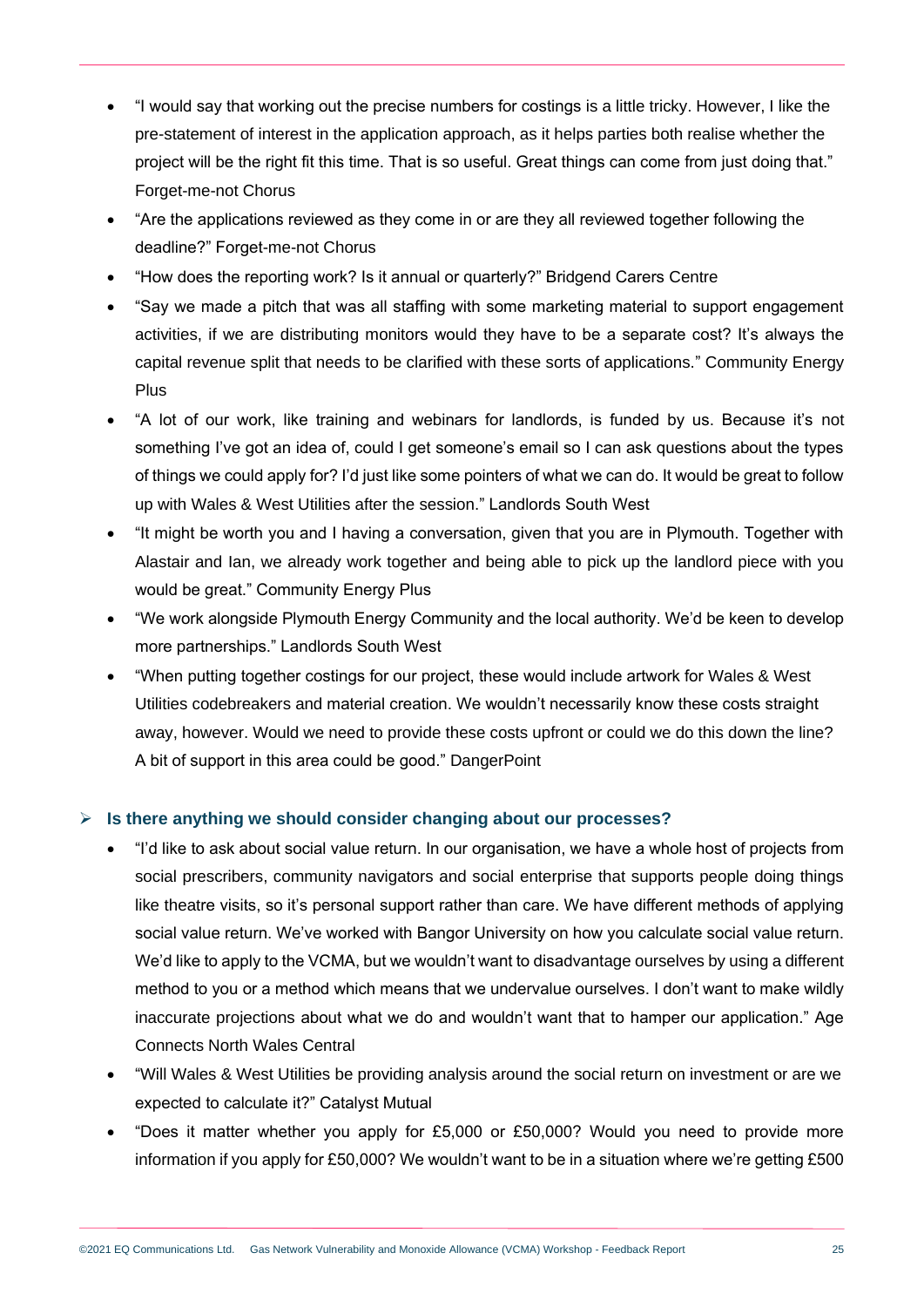and then having to provide a disproportionate amount of data all the time, as that would take up lots of time and resources. That could put smaller projects off." Catalyst Mutual

## **3. How much detail do you require (for Wales & West Utilities)?**

- "I love the idea of Wales & West Utilities asking us more if they don't understand an aspect. You never know how your form will be understood. It's very reassuring." CO-Gas Safety
- "I'm comfortable with the level of detail provided." Lifeskills
- "The January deadline is good. It gives you a lot of time to put things together and not rush to produce something before Christmas." Catalyst Mutual
- "I'd be interested in quantifying the numbers of people we help. Is it about helping more people than we already help or having more of an impact on the people we already help?" Care & Repair Cymru
- "Is there a word count for the answers, to make your/our lives easier?" Swansea Carers Centre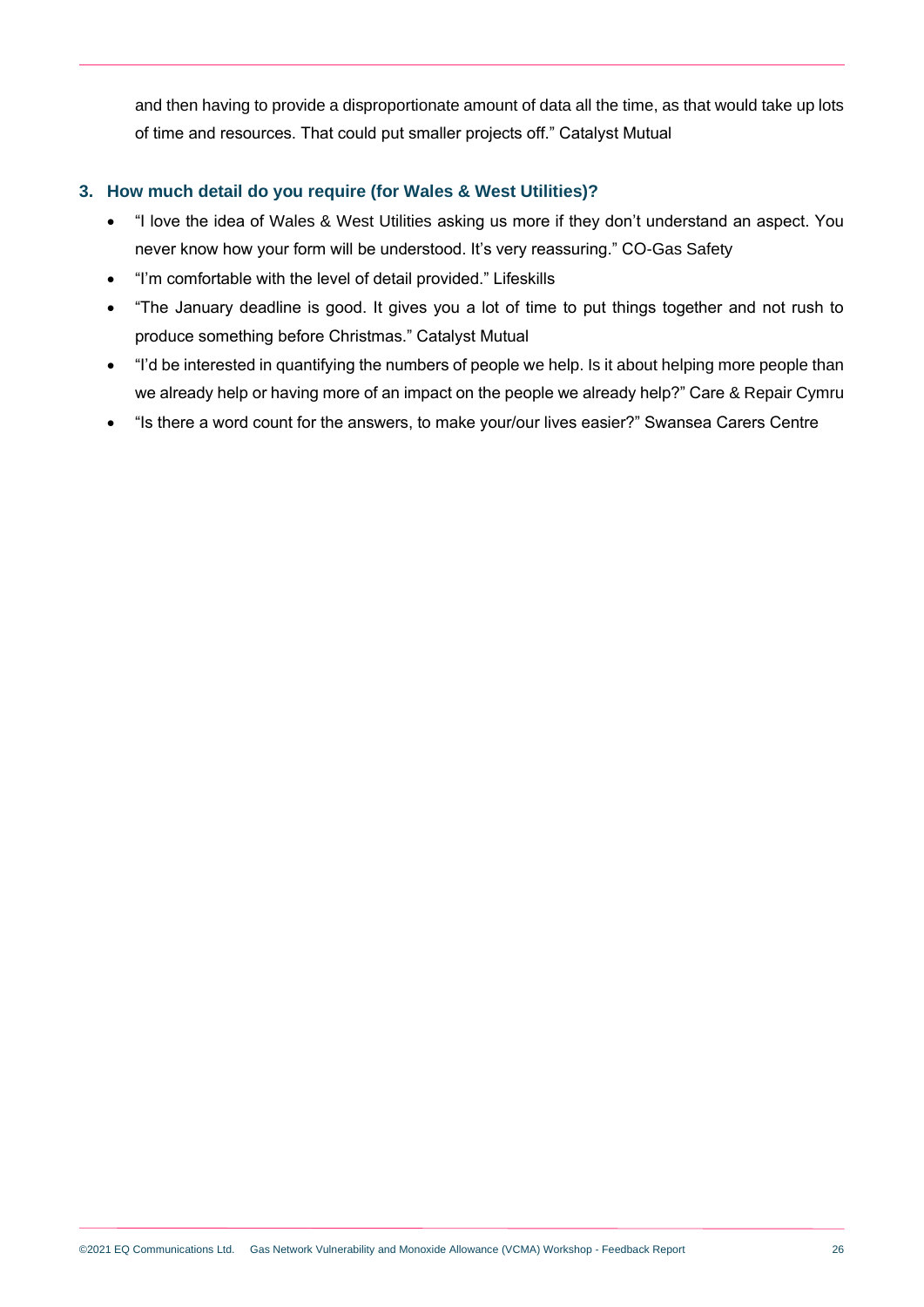# <span id="page-26-0"></span>**APPENDIX 1: WORKSHOP FEEDBACK**

After the workshop, stakeholders were asked to complete a short feedback form. Some of the key findings are shown below.



### **Overall, did you find this workshop to be**:

**Did you feel that you had the opportunity to make your points and ask questions?**



- "Very well-managed session with lots of opportunities for input and to ask questions."
- "The breakout rooms were great, it gave an opportunity to collaborate and share ideas."
- "There was plenty of time for discussions, the groups weren't too big and the facilitation was good."
- "I really liked the way that this was run and found all attendees interesting and worthwhile."

#### **Did we cover the right topics for you on the day?**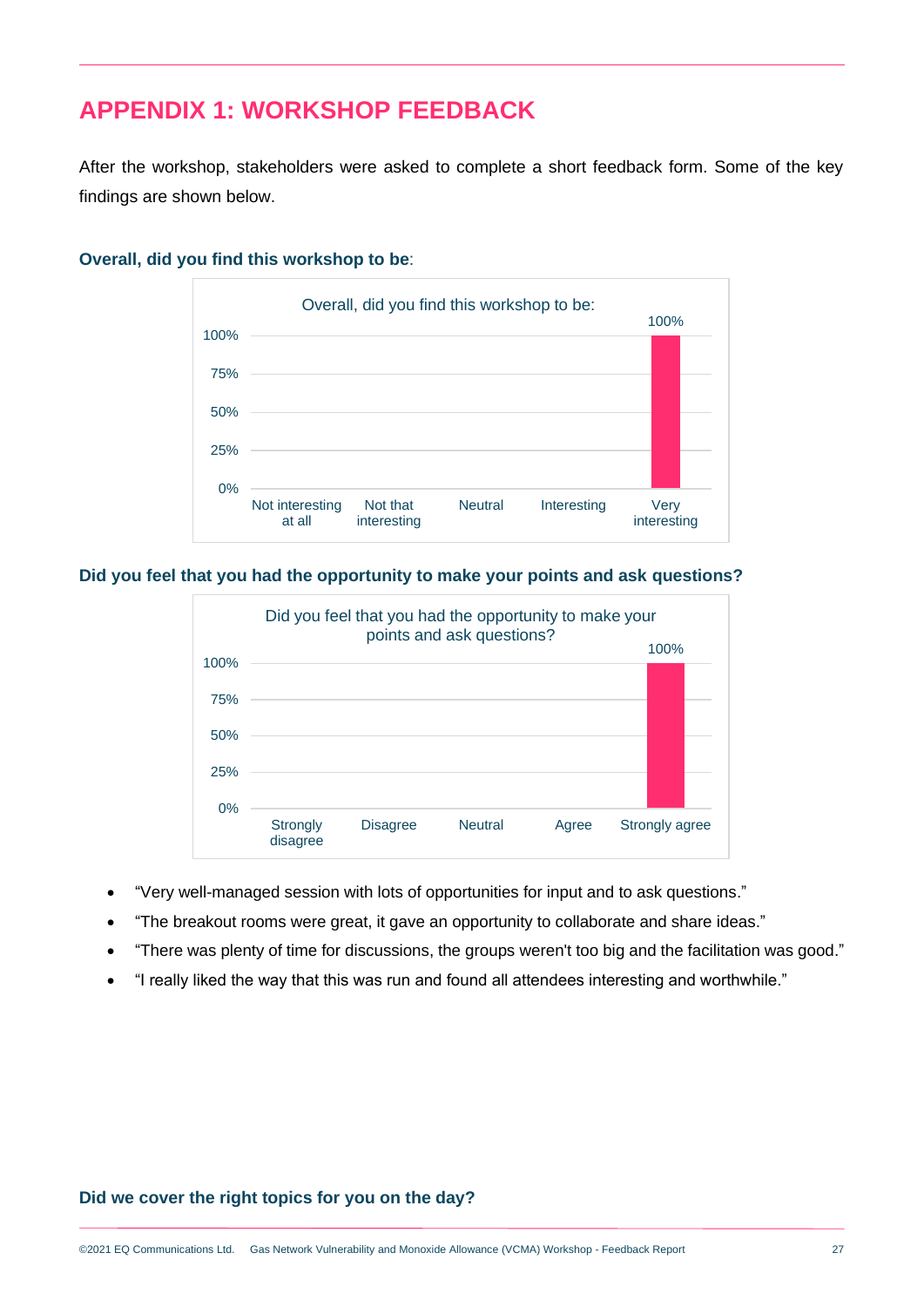| Did we cover the right topics for you on the day? |      |                             |                 |                |       |                |
|---------------------------------------------------|------|-----------------------------|-----------------|----------------|-------|----------------|
|                                                   | 100% |                             |                 |                |       | 82%            |
|                                                   | 75%  |                             |                 |                |       |                |
|                                                   | 50%  |                             |                 |                |       |                |
|                                                   | 25%  |                             |                 |                | 18%   |                |
|                                                   | 0%   |                             |                 |                |       |                |
|                                                   |      | <b>Strongly</b><br>disagree | <b>Disagree</b> | <b>Neutral</b> | Agree | Strongly agree |

- "All relevant information covered."
- "All covered, thanks."
- "All very clear."

### **What did you think of the way the workshop was chaired by your facilitator?**



- "Very smooth, approachable and professional."
- "Really good facilitator."
- "A very professional and personable facilitator who got a lot out of the group."

## **How well do you think the online format worked?**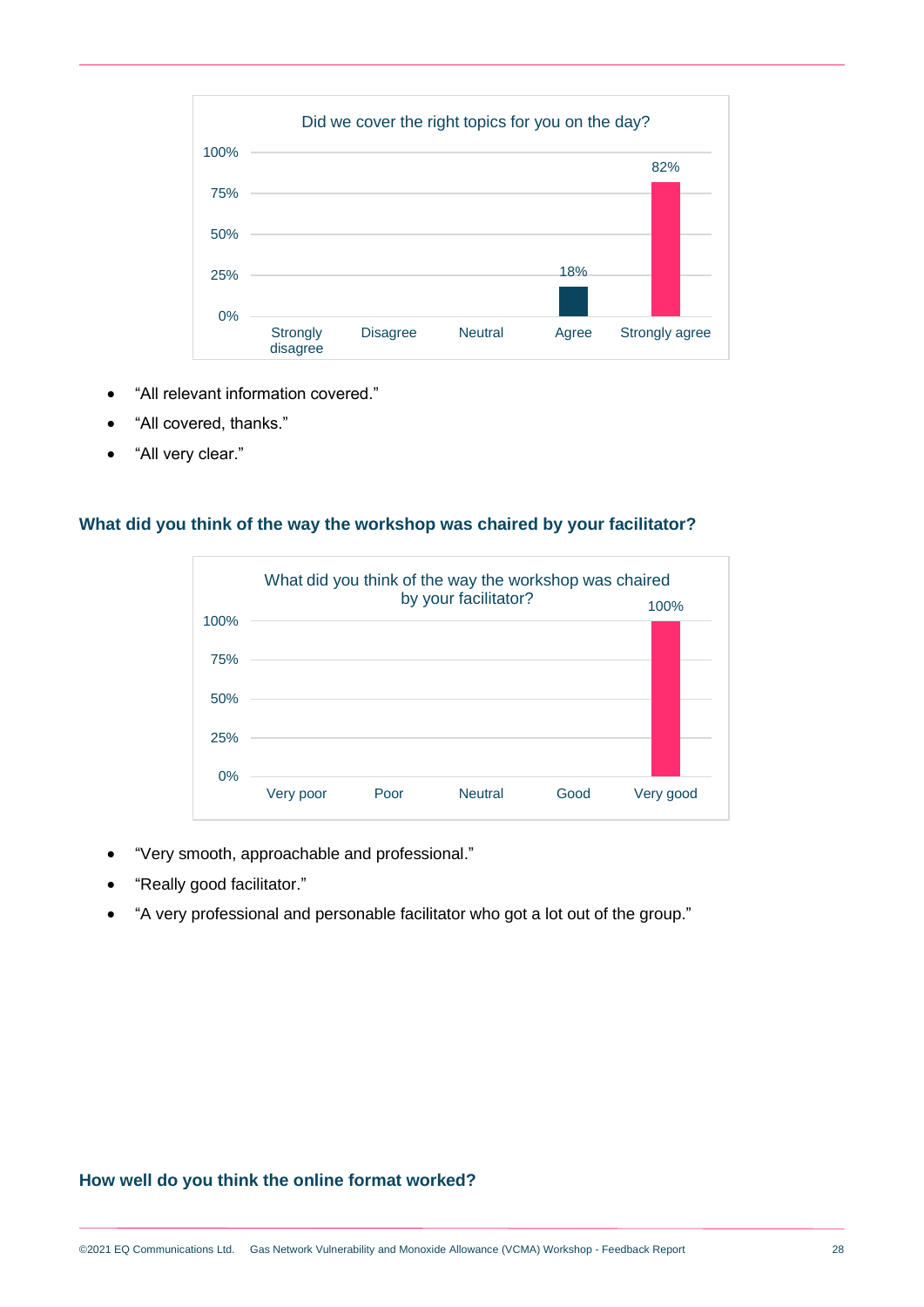|      | How well do you think the online format worked? |          |                |      |           |  |
|------|-------------------------------------------------|----------|----------------|------|-----------|--|
| 100% |                                                 |          |                |      |           |  |
| 75%  |                                                 |          |                |      |           |  |
| 50%  |                                                 |          |                |      |           |  |
| 25%  |                                                 |          |                |      |           |  |
| 0%   | Not well at all                                 | Not well | <b>Neutral</b> | Well | Very well |  |
|      |                                                 |          |                |      |           |  |

- "Very smooth and inclusive."
- "An example of where online works very effectively allowing people from a wide area to attend."
- "I though it worked well and I got similar usefulness from it as I would, had it been in person I think."
- "I ran out of battery on my phone and can only apologise for forgetting to turn my camera off while I did some semi acrobatics apparently trying to plug my phone in!"

#### **Do you have any other comments?**

- "Many thanks for the invitation. This is new to us, we haven't bid for any funding before and the information that we received inspired us to do so."
- "I really enjoyed the openness of this event and the friendliness. The other attendees were brilliant. My only sadness is the fact that I can't email everyone who attended and keep in touch with them -I put my email address in the chat box and I do hope they get in touch with us."
- "It was really useful all round. The promotion of the event made it seem more formal than it proved to be I think (that might just be me) and I got the impression that some people might have wanted more information upfront; for example, some of the overview slides sent as an email or something."
- "It is so very helpful as a trusts fundraiser to be invited to attend such an event. Really appreciate the information provided, the friendliness of the team and wish you all the best with the funding process. Thank you."
- "Thank you for the opportunity to learn more about this fab opportunity."